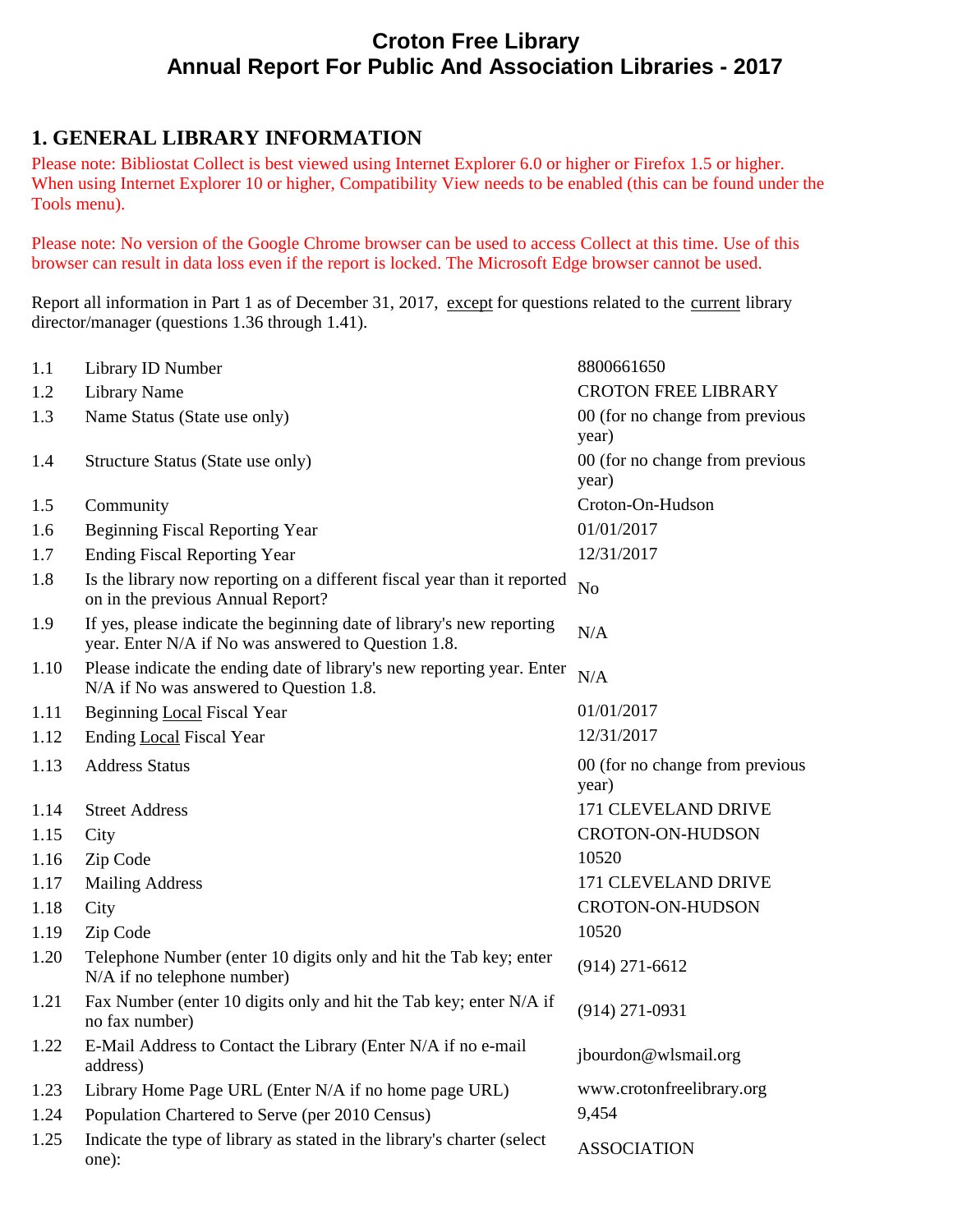| 1.26 | Indicate the area chartered to serve as stated in the library's charter<br>(select one):                                                                                                                                                                                                              | Other                                                |
|------|-------------------------------------------------------------------------------------------------------------------------------------------------------------------------------------------------------------------------------------------------------------------------------------------------------|------------------------------------------------------|
| 1.27 | During the reporting year, has there been any change to the library's<br>legal service area boundaries? Changes must be the result of a<br>Regents charter action. Answer Y for Yes, N for No.                                                                                                        | N                                                    |
| 1.28 | Indicate the type of charter the library currently holds (select one):                                                                                                                                                                                                                                | Absolute                                             |
| 1.29 | Date the library was granted its absolute charter or the date of the<br>provisional charter if the library does not have an absolute charter                                                                                                                                                          | 12/17/1948                                           |
| 1.30 | Date the library was last registered                                                                                                                                                                                                                                                                  | 12/09/1938                                           |
| 1.31 | Federal Employer Identification Number                                                                                                                                                                                                                                                                | 131739949                                            |
| 1.32 | County                                                                                                                                                                                                                                                                                                | <b>WESTCHESTER</b>                                   |
| 1.33 | <b>School District</b>                                                                                                                                                                                                                                                                                | Croton-Harmon School District                        |
| 1.34 | Town/City                                                                                                                                                                                                                                                                                             | Town of Cortlandt                                    |
| 1.35 | <b>Library System</b>                                                                                                                                                                                                                                                                                 | Westchester Library System                           |
|      | THESE QUESTIONS ARE FOR NYC LIBRARIES ONLY. PLEASE PROCEED TO THE NEXT<br><b>QUESTION.</b>                                                                                                                                                                                                            |                                                      |
|      | 1.36a President/CEO Name                                                                                                                                                                                                                                                                              |                                                      |
|      | 1.36b President/CEO Phone Number                                                                                                                                                                                                                                                                      |                                                      |
|      | 1.36c President/CEO Email                                                                                                                                                                                                                                                                             |                                                      |
|      | NOTE: For questions 1.37 through 1.45, report all information for the <u>current</u> library director/manager.                                                                                                                                                                                        |                                                      |
| 1.37 | Title of Library Director/ Manager (select one):                                                                                                                                                                                                                                                      | Mr.                                                  |
| 1.38 | First Name of Library Director/Manager                                                                                                                                                                                                                                                                | Jesse                                                |
| 1.39 | Last Name of Library Director/Manager                                                                                                                                                                                                                                                                 | Bourdon                                              |
| 1.40 | NYS Public Librarian Certification Number                                                                                                                                                                                                                                                             | 26469                                                |
| 1.41 | What is the highest education level of the library manager/director?                                                                                                                                                                                                                                  | Master's Degree                                      |
| 1.42 | If the library manager/director holds a Master's Degree, is it a<br>Master's Degree in Library/Information Science?                                                                                                                                                                                   | Y                                                    |
| 1.43 | Do all staff working in the budgeted Librarian (certified) positions<br>reported in 6.4 have an active NYS Public Librarian Certificate? If<br>No, list the name and e-mail address of each staff member without<br>an active certificate in a Note.                                                  | Y                                                    |
| 1.44 | E-mail Address of the Director/Manager                                                                                                                                                                                                                                                                | jbourdon@wlsmail.org                                 |
| 1.45 | Fax Number of the Director/Manager                                                                                                                                                                                                                                                                    | $(914)$ 271-0931                                     |
| 1.46 | Is the library a member of the New York State and Local Retirement N<br>System?                                                                                                                                                                                                                       |                                                      |
| 1.47 | Does the library charge fees for library cards to people residing<br>outside the system's service area?                                                                                                                                                                                               | N                                                    |
| 1.48 | Was all or part of the library's funding subject to a public vote(s)<br>held during Calendar Year 2017? (Please respond even if the vote<br>was unsuccessful). Enter Y for Yes, N for No. If Yes, complete one<br>record for the public vote from each funding source. If no, go to<br>question 1.49. | Y                                                    |
| 1.   | Name of municipality or district holding the public vote                                                                                                                                                                                                                                              | Croton Harmon School District                        |
| 2.   | Indicate the type of municipality or district holding the public vote                                                                                                                                                                                                                                 | <b>School District</b>                               |
| 3.   | Date the vote was held (mm/dd/2017)                                                                                                                                                                                                                                                                   | 05/16/2017                                           |
| 4.   | Was the vote successful? Y/N                                                                                                                                                                                                                                                                          | Y                                                    |
| 5.   | What type of public vote was it?                                                                                                                                                                                                                                                                      | budget vote (school district public<br>library only) |
| 6a.  | Most recent prior year approved appropriation from a public vote:                                                                                                                                                                                                                                     | \$821,144                                            |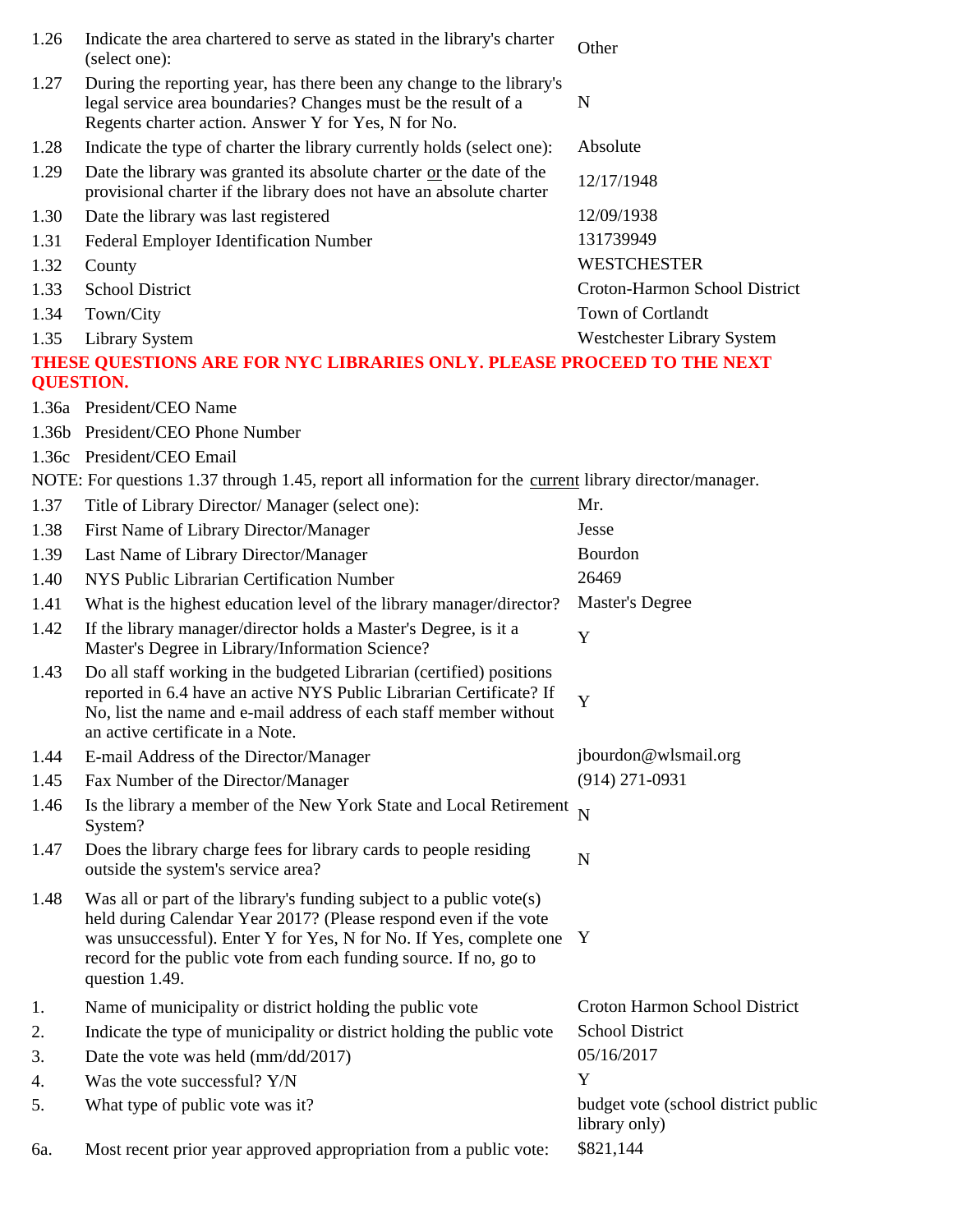| 6b.  | Proposed increase in appropriation as a result of the vote held on the<br>date reported in question number 3:                                                                                                                                                                                                                                                                          | \$10,928          |
|------|----------------------------------------------------------------------------------------------------------------------------------------------------------------------------------------------------------------------------------------------------------------------------------------------------------------------------------------------------------------------------------------|-------------------|
| 6c.  | Total proposed appropriation (sum of 6a and 6b):                                                                                                                                                                                                                                                                                                                                       | \$832,072         |
|      | This question should only be answered if "No" was answered in Q1.48 OR the library has votes from<br>different municipalities/districts that were held in different years, both current and prior.                                                                                                                                                                                     |                   |
| 1.49 | Did the library receive funding from an appropriation which was<br>approved by public vote in a prior year? (Prior to Calendar Year<br>2017) Enter Y for Yes, N for No. If Yes, complete one record for the<br>vote from each funding source. If No, go to question 1.50.                                                                                                              | N                 |
| 1.   | Name of municipality or district holding the public vote                                                                                                                                                                                                                                                                                                                               | N/A               |
| 2.   | Indicate the type of municipality or district holding the public vote                                                                                                                                                                                                                                                                                                                  |                   |
| 3.   | Date the last successful vote was held (mm/dd/yyyy)                                                                                                                                                                                                                                                                                                                                    | N/A               |
| 4.   | What type of public vote was it?                                                                                                                                                                                                                                                                                                                                                       |                   |
| 5.   | What was the total dollar amount of the appropriation from tax<br>dollars resulting from the last successful vote?                                                                                                                                                                                                                                                                     | N/A               |
| 1.50 | Does the reporting library have a contractual agreement with a<br>municipality or district to provide library services to residents of an<br>area not served by a chartered library? Enter Y for Yes, N for No. If Y<br>yes, please complete one record for <i>each</i> contract. If no, go to<br>question 1.51.                                                                       |                   |
| 1.   | Name of contracting municipality or district                                                                                                                                                                                                                                                                                                                                           | Town of Cortlandt |
| 2.   | Is this a written contractual agreement?                                                                                                                                                                                                                                                                                                                                               | Y                 |
| 3.   | Population of the geographic area served by this contract                                                                                                                                                                                                                                                                                                                              | 14,600            |
| 4.   | Dollar amount of contract                                                                                                                                                                                                                                                                                                                                                              | \$14,277          |
| 5.   | Enter the appropriate code for range of services provided (select<br>one):                                                                                                                                                                                                                                                                                                             | Full              |
| 1.51 | For the reporting year, has the library experienced any unusual<br>circumstance(s) that affected the statistics reported (e.g., natural<br>disaster, fire, closed for renovations, massive weeding of collection,<br>etc.)? If yes, please annotate explaining the circumstance(s) and the<br>impact on the library using the Note; if no, please go to Part 2,<br>Library Collection. | $\overline{N}$    |

## **2. LIBRARY COLLECTION**

Report holdings, additions, and subscriptions as of the end of the fiscal year reported in Part 1. Please click here to read general instructions before completing this section.

This section of the survey (2.1-2.22) collects data on selected types of materials.

It does not cover all materials (i.e., microforms, loose sheet music, maps, and pictures) for which expenditures are reported under Print Materials Expenditures, Electronic Materials Expenditures, and Other Materials Expenditures (questions 12.6, 12.7 and 12.8). Under this category report only items that have been purchased, leased or licensed by the library, a consortium, the state library, a donor or other person or entity. Included items must only be accessible with a valid library card or at a physical library location; inclusion in the catalog is not required. Do not include items freely available without monetary exchange. Count electronic materials at the administrative entity level; do not duplicate numbers at each branch.

### **PRINT MATERIALS**

#### **Cataloged Books**

| 2.1 | <b>Adult Fiction Books</b>                       | 26,342 |
|-----|--------------------------------------------------|--------|
| 2.2 | <b>Adult Non-fiction Books</b>                   | 21.335 |
| 2.3 | Total Adult Books (Total questions 2.1 $\&$ 2.2) | 47.677 |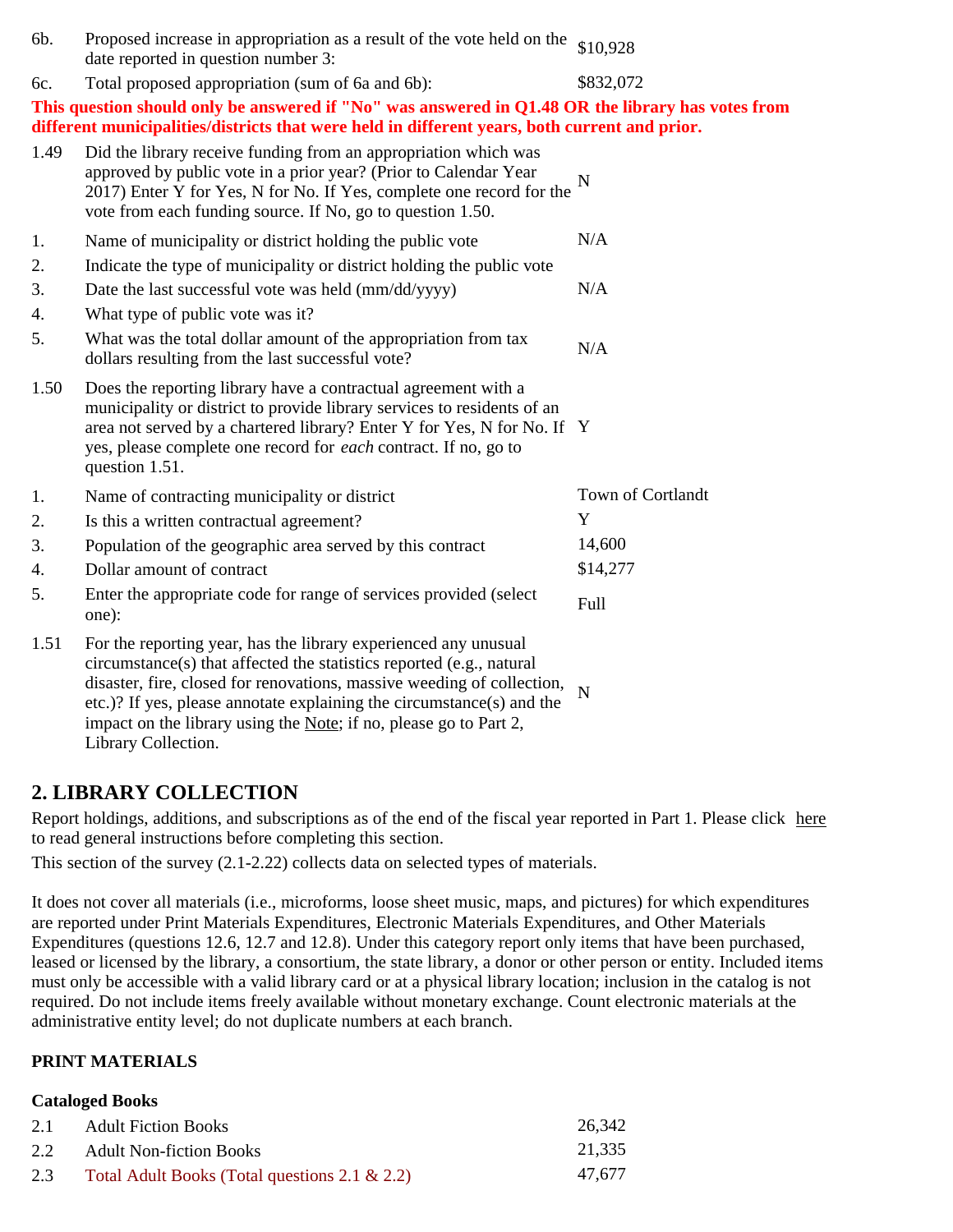| 8,546<br>2.5<br><b>Children's Non-fiction Books</b><br>24,199<br>Total Children's Books (Total questions 2.4 & 2.5)<br>2.6<br>71,876<br>2.7<br>Total Cataloged Books (Total questions 2.3 & 2.6)<br><b>Other Print Materials</b><br>$\mathbf{0}$<br>2.8<br><b>Total Uncataloged Books</b><br>248<br>2.9<br><b>Total Print Serials</b><br><b>All Other Print Materials</b><br>1<br>2.10<br>249<br>2.11<br>Total Other Print Materials (Total questions 2.8 through 2.10)<br>72,125<br>2.12<br>Total Print Materials (Total questions 2.7 and 2.11)<br><b>ALL OTHER MATERIALS</b> |  |
|---------------------------------------------------------------------------------------------------------------------------------------------------------------------------------------------------------------------------------------------------------------------------------------------------------------------------------------------------------------------------------------------------------------------------------------------------------------------------------------------------------------------------------------------------------------------------------|--|
|                                                                                                                                                                                                                                                                                                                                                                                                                                                                                                                                                                                 |  |
|                                                                                                                                                                                                                                                                                                                                                                                                                                                                                                                                                                                 |  |
|                                                                                                                                                                                                                                                                                                                                                                                                                                                                                                                                                                                 |  |
|                                                                                                                                                                                                                                                                                                                                                                                                                                                                                                                                                                                 |  |
|                                                                                                                                                                                                                                                                                                                                                                                                                                                                                                                                                                                 |  |
|                                                                                                                                                                                                                                                                                                                                                                                                                                                                                                                                                                                 |  |
|                                                                                                                                                                                                                                                                                                                                                                                                                                                                                                                                                                                 |  |
|                                                                                                                                                                                                                                                                                                                                                                                                                                                                                                                                                                                 |  |
|                                                                                                                                                                                                                                                                                                                                                                                                                                                                                                                                                                                 |  |
|                                                                                                                                                                                                                                                                                                                                                                                                                                                                                                                                                                                 |  |
| <b>Electronic Materials</b>                                                                                                                                                                                                                                                                                                                                                                                                                                                                                                                                                     |  |
| <b>Electronic Books</b><br>23,765<br>2.13                                                                                                                                                                                                                                                                                                                                                                                                                                                                                                                                       |  |
| 15<br>2.14<br><b>Local Electronic Collections</b>                                                                                                                                                                                                                                                                                                                                                                                                                                                                                                                               |  |
| <b>NOVEL</b> NY Electronic Collections<br>16<br>2.15                                                                                                                                                                                                                                                                                                                                                                                                                                                                                                                            |  |
| 31<br>2.16<br>Total Electronic Collections (Total questions 2.14 and 2.15)                                                                                                                                                                                                                                                                                                                                                                                                                                                                                                      |  |
| 5,776<br>2.17<br>Audio - Downloadable Units                                                                                                                                                                                                                                                                                                                                                                                                                                                                                                                                     |  |
| 155<br>2.18<br>Video - Downloadable Units                                                                                                                                                                                                                                                                                                                                                                                                                                                                                                                                       |  |
| 2.19<br>Other Electronic Materials (Include items that are not included in the<br>above categories, such as e-serials; electronic files; collections of<br>1<br>digital photographs; and electronic government documents, reference<br>tools, scores and maps.)                                                                                                                                                                                                                                                                                                                 |  |
| Total Electronic Materials (Total questions 2.13, 2.16, 2.17, 2.18)<br>2.20<br>29,728<br>and 2.19)                                                                                                                                                                                                                                                                                                                                                                                                                                                                              |  |
| <b>Non-Electronic Materials</b>                                                                                                                                                                                                                                                                                                                                                                                                                                                                                                                                                 |  |
| 3,799<br>2.21<br>Audio - Physical Units                                                                                                                                                                                                                                                                                                                                                                                                                                                                                                                                         |  |
| 4,970<br>2.22<br>Video - Physical Units                                                                                                                                                                                                                                                                                                                                                                                                                                                                                                                                         |  |
| 262<br>2.23<br>Other Non-Electronic Materials (includes films, slides, etc.)                                                                                                                                                                                                                                                                                                                                                                                                                                                                                                    |  |
| 9,031<br>Total Other Materials Holdings (Total questions 2.21 through 2.23)<br>2.24                                                                                                                                                                                                                                                                                                                                                                                                                                                                                             |  |
| 2.25<br><b>GRAND TOTAL HOLDINGS</b> (Total questions 2.12, 2.20 and<br>110,884<br>2.24)                                                                                                                                                                                                                                                                                                                                                                                                                                                                                         |  |
| <b>CURRENT SERIAL SUBSCRIPTIONS</b>                                                                                                                                                                                                                                                                                                                                                                                                                                                                                                                                             |  |
| 105<br>2.26<br><b>Current Print Serial Subscriptions</b>                                                                                                                                                                                                                                                                                                                                                                                                                                                                                                                        |  |
| ADDITIONS TO HOLDINGS - Do not subtract withdrawals or discards.                                                                                                                                                                                                                                                                                                                                                                                                                                                                                                                |  |
| 4,852<br>2.27<br><b>Cataloged Books</b>                                                                                                                                                                                                                                                                                                                                                                                                                                                                                                                                         |  |
| <b>All Other Print Materials</b><br>$\boldsymbol{0}$<br>2.28                                                                                                                                                                                                                                                                                                                                                                                                                                                                                                                    |  |
| 2,950<br><b>Electronic Materials</b><br>2.29                                                                                                                                                                                                                                                                                                                                                                                                                                                                                                                                    |  |
| 682<br>2.30<br><b>All Other Materials</b>                                                                                                                                                                                                                                                                                                                                                                                                                                                                                                                                       |  |
| 8,484<br>2.31<br>Total Additions (Total questions 2.27 through 2.30)                                                                                                                                                                                                                                                                                                                                                                                                                                                                                                            |  |

## **3. LIBRARY PROGRAMS, POLICIES, AND SERVICES**

Report all information on questions 3.1 through 3.28 as of the end of the fiscal year reported in Part 1; report information on questions 3.29 through 3.80 for the 2017 calendar year. Please click here to read general instructions before completing this section.

Please report information on LIBRARY USE as of the end of the fiscal year reported in Part 1.

### **LIBRARY USE**

3.1 Library visits (total annual attendance) 117,347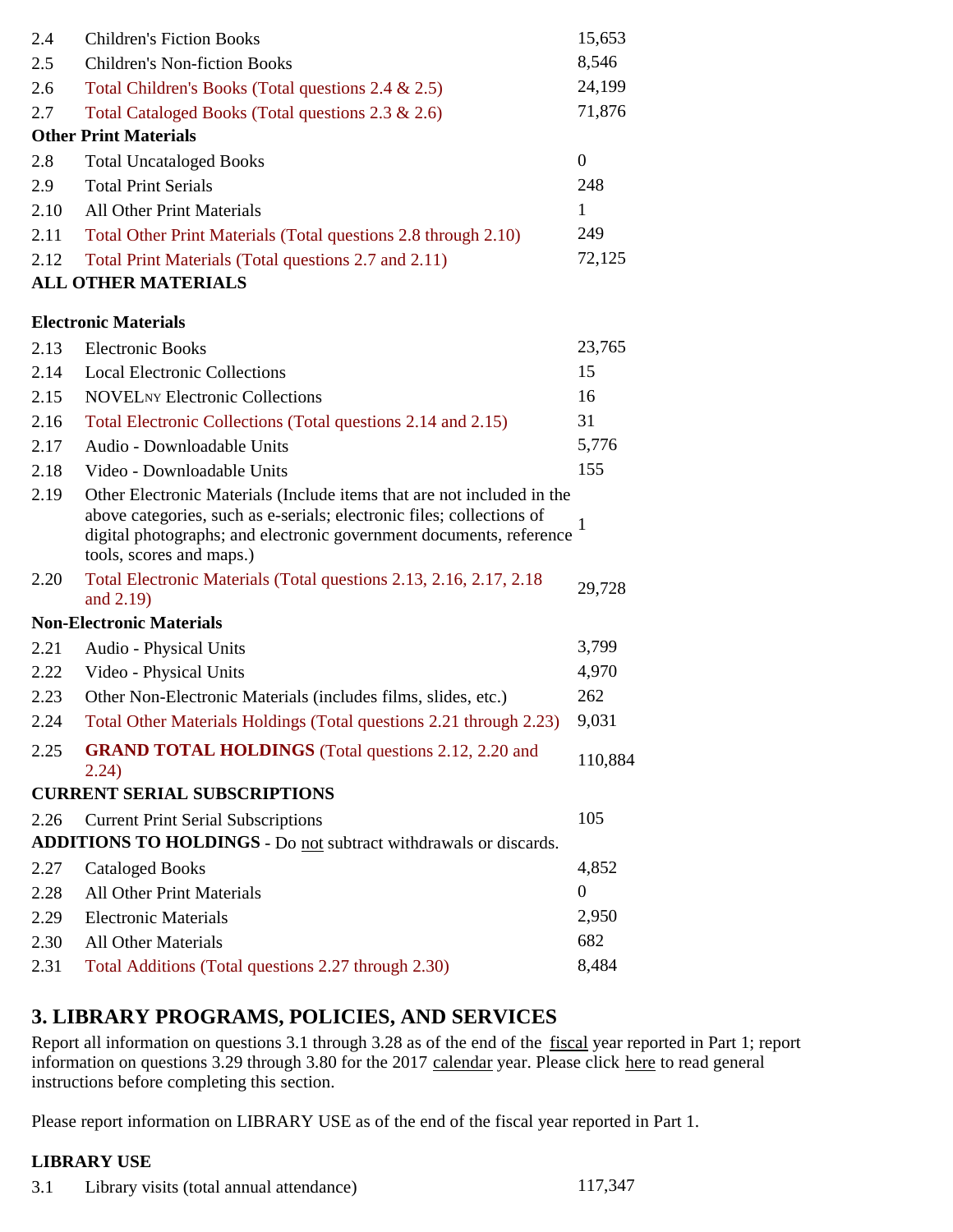| 3.2                                                           | Registered resident borrowers     | 5.402 |
|---------------------------------------------------------------|-----------------------------------|-------|
| 3.3                                                           | Registered non-resident borrowers |       |
| Please report information on WRITTEN POLICIES as of 12/31/17. |                                   |       |

### **WRITTEN POLICIES (Answer Y for Yes, N for No)**

| 3.4 | Does the library have an open meeting policy?                                        |   |
|-----|--------------------------------------------------------------------------------------|---|
| 3.5 | Does the library have a policy protecting the confidentiality of<br>library records? | v |
| 3.6 | Does the library have an Internet use policy?                                        | v |
| 3.7 | Does the library have a disaster plan?                                               | Y |
| 3.8 | Does the library have a board-approved conflict of interest policy?                  | Y |
| 3.9 | Does the library have a board-approved whistle blower policy?                        | Y |
|     | Please report information on ACCESSIBILITY as of 12/31/17.                           |   |

### **ACCESSIBILITY (Answer Y for Yes, N for No)/b>**

| 3.10 | Does the library provide service to persons who cannot visit the<br>library (homebound persons, persons in nursing homes, persons in<br>jail, etc.)? | Y              |
|------|------------------------------------------------------------------------------------------------------------------------------------------------------|----------------|
| 3.11 | Does the library have assistive devices for persons who are deaf and $N$<br>hearing impaired (TTY/TDD)?                                              |                |
| 3.12 | Does the library have large print books?                                                                                                             | Y              |
| 3.13 | Does the library have assistive technology for the blind and visually<br>impaired?                                                                   | N              |
|      | 3.14 - If so, what do you have?                                                                                                                      |                |
|      | screen reader, such as JAWS or Windoweyes                                                                                                            | N <sub>o</sub> |
|      | refreshable Braille keyboard                                                                                                                         | N <sub>0</sub> |
|      | screen magnification software, such as Zoomtext                                                                                                      | N <sub>0</sub> |
|      | electronic scanning and reading software, such as OpenBook                                                                                           | N <sub>0</sub> |
| 3.15 | Is the library registered for services from either the New York State                                                                                |                |

Talking Book and Braille Library (New York State Library, Albany) N or the Andrew Heiskell Braille and Talking Book Library (The New York Public Library, New York)?

Please report information on LIBRARY SPONSORED PROGRAMS as of the end of the fiscal year reported in Part 1.

### **LIBRARY SPONSORED PROGRAMS**

| 3.16 | <b>Adult Program Sessions</b>                                                                                                                                                                                                                     | 39               |
|------|---------------------------------------------------------------------------------------------------------------------------------------------------------------------------------------------------------------------------------------------------|------------------|
| 3.17 | <b>Young Adult Program Sessions</b>                                                                                                                                                                                                               | 37               |
| 3.18 | <b>Children's Program Sessions</b>                                                                                                                                                                                                                | 618              |
| 3.19 | All Other Program Sessions                                                                                                                                                                                                                        | 1                |
| 3.20 | Total Number of Program Sessions (Total questions 3.16 through<br>3.19)                                                                                                                                                                           | 695              |
| 3.21 | One-on-One Program Sessions                                                                                                                                                                                                                       | $\boldsymbol{0}$ |
| 3.22 | Do library staff, trustees and/or volunteers reach outside of the<br>library to promote library programs and services through group<br>presentations, information tables and/or other similar educational<br>activities sponsored by the Library? | Yes              |
| 3.23 | <b>Adult Program Attendance</b>                                                                                                                                                                                                                   | 1,715            |
| 3.24 | Young Adult Program Attendance                                                                                                                                                                                                                    | 571              |
| 3.25 | Children's Program Attendance                                                                                                                                                                                                                     | 11,409           |
| 3.26 | All Other Program Attendance                                                                                                                                                                                                                      | 1,676            |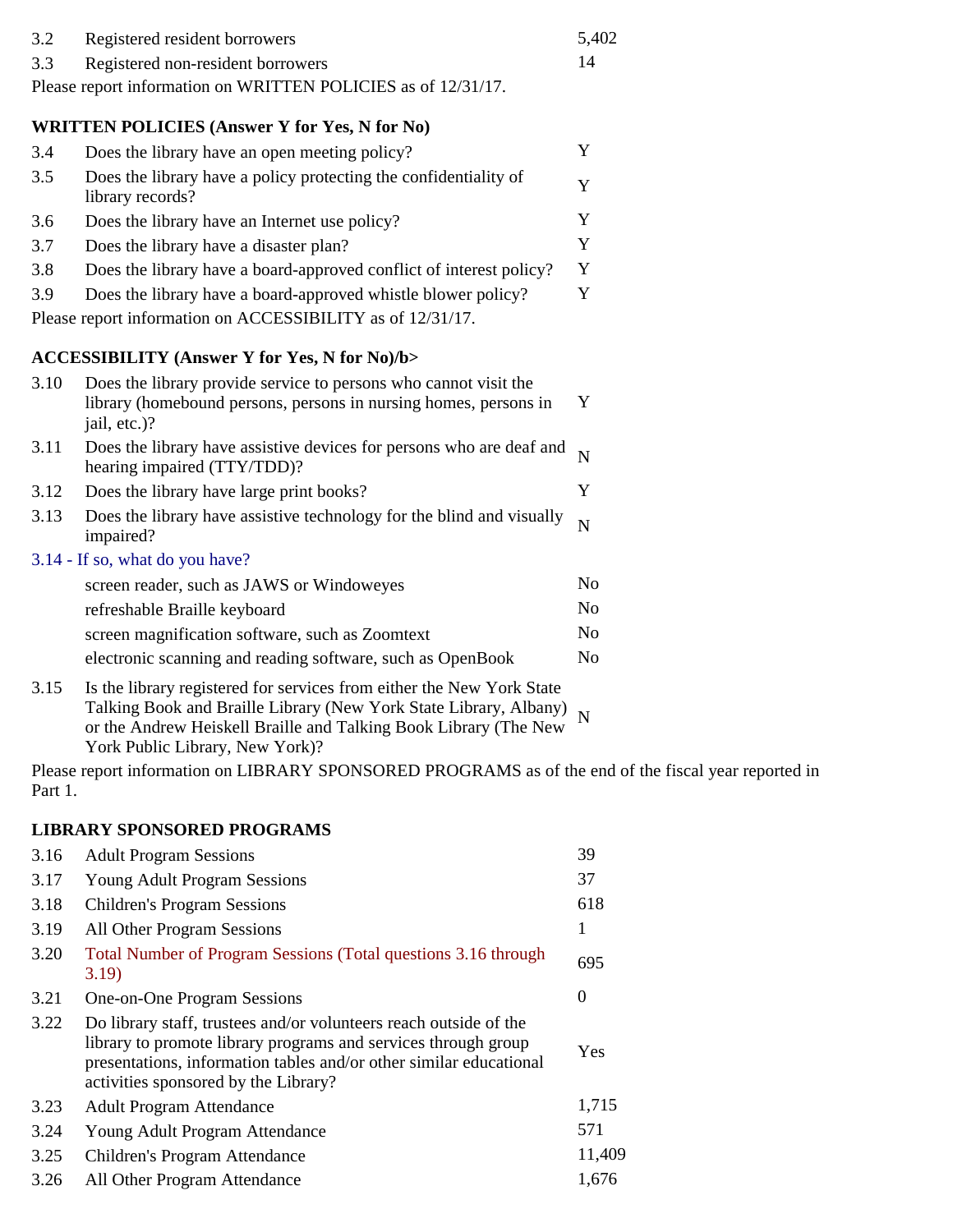#### 3.27 Total Program Attendance (Total questions 3.23 through 3.26) 15,371

### 3.28 One-on-One Program Attendance 0

Please report information on SUMMER READING PROGRAMS for the 2017 calendar year.

#### **SUMMER READING PROGRAM**

3.29 - Indicate which of the following apply to the summer reading program(s) offered by the library during the summer of 2017 (check all that apply):

| a.   | Program(s) for children                                                                                  | Yes              |
|------|----------------------------------------------------------------------------------------------------------|------------------|
| b.   | Program(s) for young adults                                                                              | Yes              |
| c.   | Program(s) for Adults                                                                                    | N <sub>o</sub>   |
| d.   | Summer Reading at New York Libraries name and/or logo used                                               | Yes              |
| e.   | Collaborative Summer Library Program (CSLP Manual, provided<br>through the New York State Library, used) | Yes              |
| f.   | N/A                                                                                                      | N <sub>o</sub>   |
| 3.30 | Library outlets offering a summer reading program                                                        | $\mathbf{1}$     |
| 3.31 | Children registered for the library's summer reading program                                             | 165              |
| 3.32 | Young adults registered for the library's summer reading program                                         | 18               |
| 3.33 | Adults registered for the library's summer reading program                                               | N/A              |
| 3.34 | Total number registered for the library's summer reading program<br>$(total 3.31 + 3.32 + 3.33)$         | 183              |
| 3.35 | Children's program sessions - Summer 2017                                                                | 124              |
| 3.36 | Young adult program sessions - Summer 2017                                                               | 8                |
| 3.37 | Adult program sessions - Summer 2017                                                                     | $\overline{0}$   |
| 3.38 | Total program sessions - Summer 2017 (total $3.35 + 3.36 + 3.37$ )                                       | 132              |
| 3.39 | Children's program attendance - Summer 2017                                                              | 1,910            |
| 3.40 | Young adult program attendance - Summer 2017                                                             | 65               |
| 3.41 | Adult program attendance - Summer 2017                                                                   | $\boldsymbol{0}$ |
| 3.42 | Total program attendance - Summer $2017$ (total $3.39 + 3.40 + 3.41$ )                                   | 1,975            |
|      | <b>COLLABORATORS</b>                                                                                     |                  |
| 3.43 | Public school district(s) and/or BOCES                                                                   | $\overline{0}$   |
| 3.44 | Non-public school(s)                                                                                     | $\theta$         |
| 3.45 | Childcare center(s)                                                                                      | $\overline{2}$   |
| 3.46 | Summer camp(s)                                                                                           | 1                |
| 3.47 | Municipality/Municipalities                                                                              | $\overline{0}$   |
| 3.48 | Literacy provider(s)                                                                                     | $\boldsymbol{0}$ |
| 3.49 | Other (describe using the State note)                                                                    | $\boldsymbol{0}$ |
| 3.50 | Total Collaborators (total 3.43 through 3.49)                                                            | 3                |

Please report information on EARLY LITERACY PROGRAMS for the 2017 calendar year.

### **EARLY LITERACY PROGRAMS**

| 3.51          | Did the library offer early literacy programs? (Enter Y for Yes, N<br>for No. | $\overline{\mathbf{v}}$ |
|---------------|-------------------------------------------------------------------------------|-------------------------|
|               | 3.52 - Indicate types of programs offered (check all that apply)              |                         |
| a.            | Focus on birth - school entry (kindergarten)                                  | Yes                     |
| b.            | Focus on parents & caregivers                                                 | Yes                     |
| $C_{\bullet}$ | Combined audience                                                             | Yes                     |
| d.            | N/A                                                                           | No                      |
|               | $250 \text{ N}$                                                               |                         |

3.53 - Number of sessions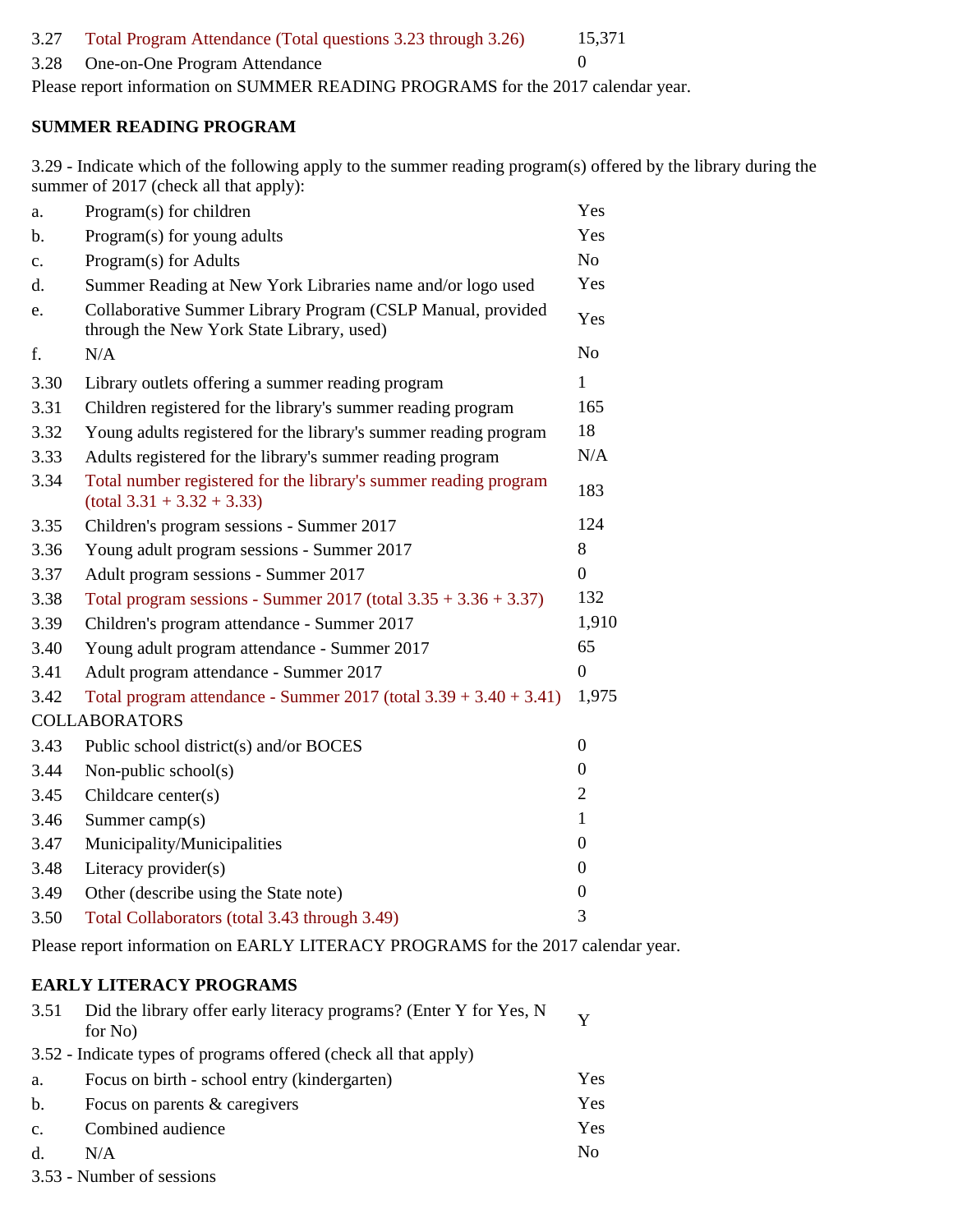| a.                                                                      | Focus on birth - school entry (kindergarten)     | 270              |
|-------------------------------------------------------------------------|--------------------------------------------------|------------------|
| b.                                                                      | Focus on parents & caregivers                    | 13               |
| c.                                                                      | Combined audience                                | 62               |
| $d_{\cdot}$                                                             | N/A                                              | N/A              |
| 3.54                                                                    | <b>Total Sessions</b>                            | 345              |
|                                                                         | 3.55 - Attendance at sessions                    |                  |
| a.                                                                      | Focus on birth - school entry (kindergarten)     | 6,343            |
| b.                                                                      | Focus on parents & caregivers                    | 566              |
| $C_{\bullet}$                                                           | Combined audience                                | 1,166            |
| $d_{\cdot}$                                                             | N/A                                              | N/A              |
| 3.56                                                                    | <b>Total Attendance</b>                          | 8,075            |
|                                                                         | 3.57 - Collaborators (check all that apply):     |                  |
| a.                                                                      | Childcare center $(s)$                           | Yes              |
| b.                                                                      | Public School District(s) and/or BOCES           | Yes              |
| $\mathbf{c}$ .                                                          | Non-Public School(s)                             | Yes              |
| d.                                                                      | Health care providers/agencies                   | N <sub>o</sub>   |
| e.                                                                      | Other (describe using the State note)            | N <sub>o</sub>   |
| Please report information on ADULT LITERACY for the 2017 calendar year. |                                                  |                  |
|                                                                         | <b>ADULT LITERACY</b>                            |                  |
| 3.58                                                                    | Did the library offer adult literacy programs?   | N <sub>o</sub>   |
| 3.59                                                                    | Total group program sessions                     | $\boldsymbol{0}$ |
| 3.60                                                                    | Total one-on-one program sessions                | $\theta$         |
| 3.61                                                                    | Total group program attendance                   | $\mathbf{0}$     |
| 3.62                                                                    | Total one-on-one program attendance              | $\boldsymbol{0}$ |
|                                                                         | 3.63 - Collaborators (check all that apply)      |                  |
| a.                                                                      | Literacy NY (Literacy Volunteers of America)     | N <sub>o</sub>   |
| b.                                                                      | Public School District(s) and/or BOCES           | N <sub>o</sub>   |
| $C_{\bullet}$                                                           | Non-Public Schools                               | No               |
| d.                                                                      | Other (see instructions and describe using Note) | N <sub>o</sub>   |

Please report information on PROGRAMS FOR ENGLISH SPEAKERS OF OTHER LANGUAGES (ESOL) for the 2017 calendar year.

## **PROGRAMS FOR ENGLISH SPEAKERS OF OTHER LANGUAGES (ESOL)**

| 3.64 | Did the library offer programs for English Speakers of Other<br>Languages (ESOL)? (Enter Y for Yes, N for No) | Y              |
|------|---------------------------------------------------------------------------------------------------------------|----------------|
| 3.65 | Children's program sessions                                                                                   | 45             |
| 3.66 | Young adult program sessions                                                                                  | $\Omega$       |
| 3.67 | Adult program sessions                                                                                        | $\theta$       |
| 3.68 | Total program sessions (total $3.65 + 3.66 + 3.67$ )                                                          | 45             |
| 3.69 | One-on-one program sessions                                                                                   | $\theta$       |
| 3.70 | Children's program attendance                                                                                 | 2,251          |
| 3.71 | Young adult program attendance                                                                                | $\theta$       |
| 3.72 | Adult program attendance                                                                                      | $\theta$       |
| 3.73 | Total program attendance (total $3.70 + 3.71 + 3.72$ )                                                        | 2,251          |
| 3.74 | One-on-one program attendance                                                                                 | $\overline{0}$ |
|      | 3.75 - Collaborators (check all that apply):                                                                  |                |
| a.   | Literacy NY (Literacy Volunteers of America)                                                                  | N <sub>0</sub> |
| b.   | Public School District(s) and/or BOCES                                                                        | No             |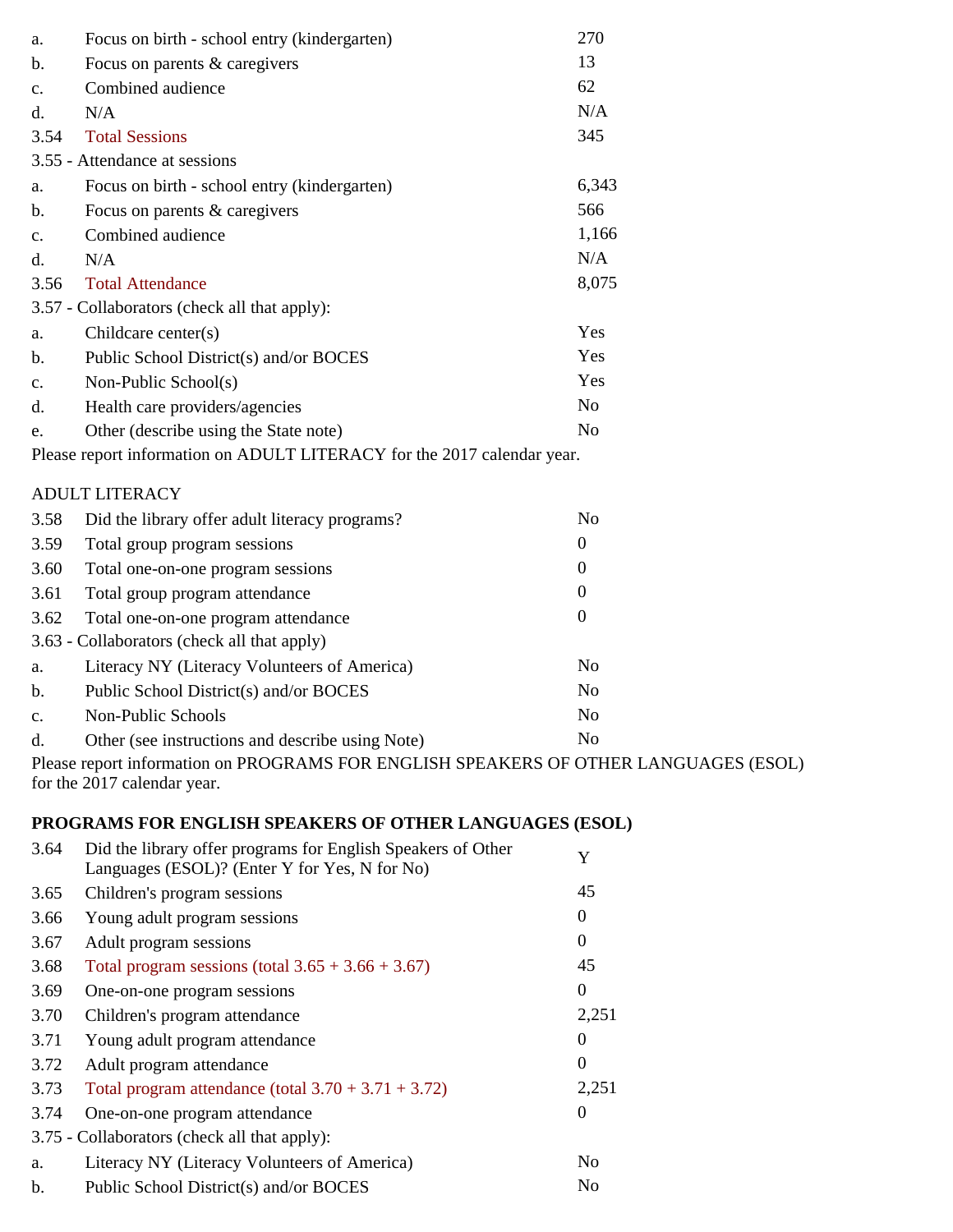| $\mathbf{c}$ .<br>d. | Non-Public School(s)<br>Other (describe using the Note)<br>Please report information on DIGITAL LITERACY for the 2017 calendar year. | No<br>N <sub>0</sub> |  |
|----------------------|--------------------------------------------------------------------------------------------------------------------------------------|----------------------|--|
| DIGITAL LITERACY     |                                                                                                                                      |                      |  |
| 3.76                 | Did the library offer digital literacy programs?                                                                                     | N                    |  |
| 3.77                 | Total group program sessions                                                                                                         | $\theta$             |  |

|      | 3.78 Total one-on-one program sessions |  |
|------|----------------------------------------|--|
|      | 3.79 Total group program attendance    |  |
| 3.80 | Total one-on-one program attendance    |  |

# **4. LIBRARY TRANSACTIONS**

Report all transactions as of the end of the fiscal year reported in Part 1. (Please note: Internal Library usage is  $\frac{1}{\pi}$  considered part of circulation)

### **CATALOGED BOOK CIRCULATION**

| 4.1  | <b>Adult Fiction Books</b>                                                     | 27,065  |
|------|--------------------------------------------------------------------------------|---------|
| 4.2  | <b>Adult Non-fiction Books</b>                                                 | 19,953  |
| 4.3  | Total Adult Books (Total questions 4.1 & 4.2)                                  | 47,018  |
| 4.4  | <b>Children's Fiction Books</b>                                                | 31,245  |
| 4.5  | <b>Children's Non-fiction Books</b>                                            | 9,333   |
| 4.6  | Total Children's Books (Total questions 4.4 & 4.5)                             | 40,578  |
| 4.7  | Total Cataloged Book Circulation (Total question 4.3 & 4.6)                    | 87,596  |
|      | <b>CIRCULATION OF OTHER MATERIALS</b>                                          |         |
| 4.8  | <b>Circulation of Adult Other Materials</b>                                    | 23,327  |
| 4.9  | <b>Circulation of Children's Other Materials</b>                               | 4,940   |
| 4.10 | Total Circulation of Other Materials (Total questions 4.8, 4.9)                | 28,267  |
| 4.11 | Physical Item Circulation (Total questions $4.7 \& 4.10$ )                     | 115,863 |
|      | <b>ELECTRONIC USE</b>                                                          |         |
| 4.12 | Use of Electronic Material                                                     | 5,013   |
| 4.13 | Successful Retrieval of Electronic Information                                 | 7,363   |
| 4.14 | Electronic Content Use (Total questions $4.12 \& 4.13$ )                       | 12,376  |
| 4.15 | Total Circulation of Materials (Total questions $4.11 \& 4.12$ )               | 120,876 |
| 4.16 | Total Collection Use (Total questions $4.13 \& 4.15$ )                         | 128,239 |
| 4.17 | Grand Total Circulation of Children's Materials (Total questions 4.6<br>& 4.9) | 45,518  |
|      | <b>REFERENCE TRANSACTIONS</b>                                                  |         |
| 4.18 | <b>Total Reference Transactions</b>                                            | 13,509  |
| 4.19 | Does the library offer virtual reference?                                      | Y       |
|      | INTERLIBRARY LOAN - MATERIALS RECEIVED (BORROWED)                              |         |
| 4.20 | TOTAL MATERIALS RECEIVED                                                       | 24,963  |
|      | INTERLIBRARY LOAN - MATERIALS PROVIDED (LOANED)                                |         |
| 4.21 | TOTAL MATERIALS PROVIDED                                                       | 20,930  |
|      |                                                                                |         |

# **5. TECHNOLOGY AND TELECOMMUNICATIONS**

Report all information as of December 31, 2017.

### **SYSTEMS AND SERVICES**

5.1 Automated circulation system? Y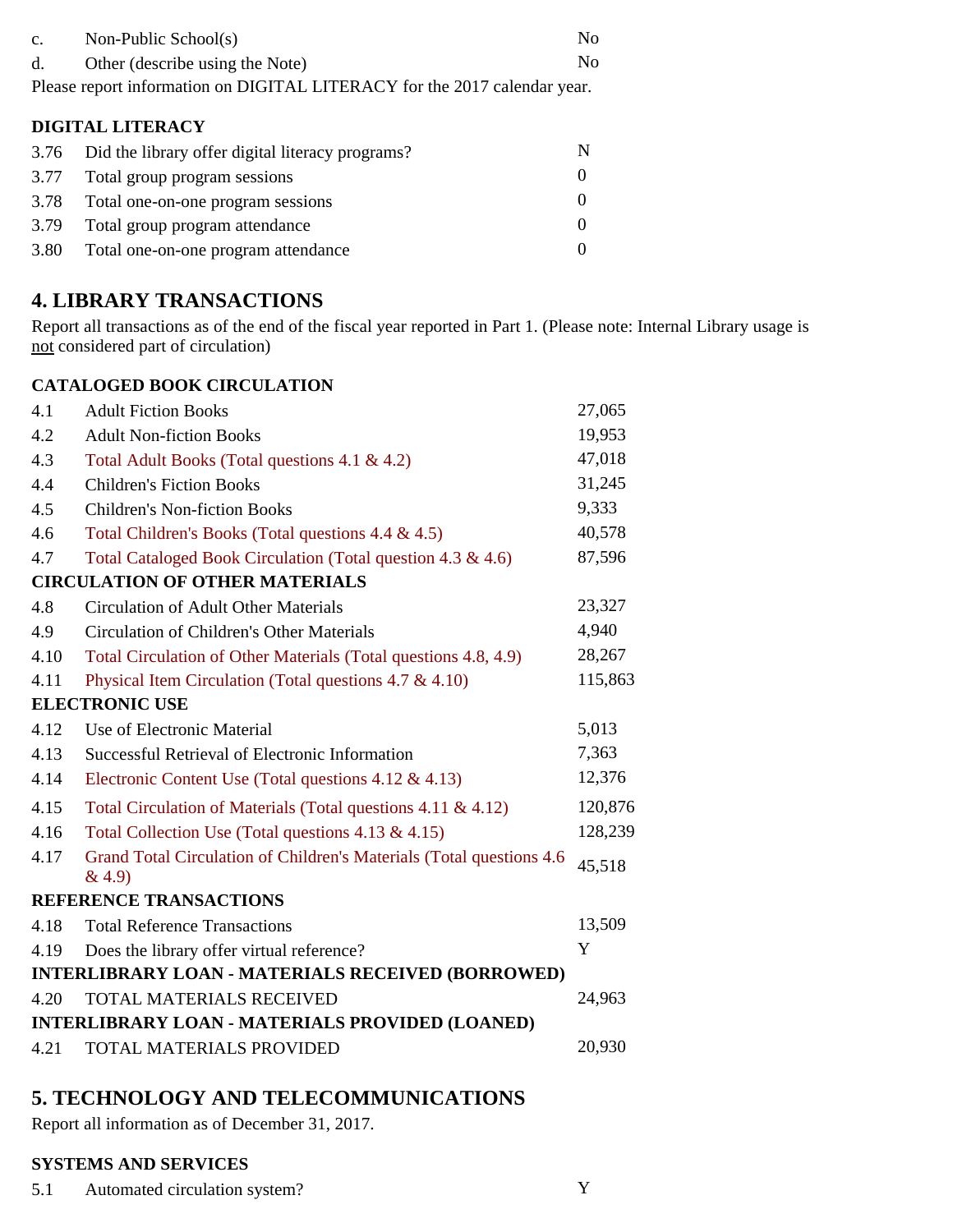| 5.2 | Online public access catalog (OPAC)?                                                     | Y                    |
|-----|------------------------------------------------------------------------------------------|----------------------|
| 5.3 | Electronic access to the OPAC from outside the library?                                  | Y                    |
| 5.4 | Annual number of visits to the library's web site                                        | 45,149               |
| 5.5 | Does the library use Internet filtering software on any computer?                        | Y                    |
| 5.6 | Name of the person responsible for the library's Information<br>Technology (IT) services | <b>Jesse Bourdon</b> |
| 5.7 | IT contact's telephone number (enter 10 digits only and hit the Tab<br>key)              | $(914) 862 - 1023$   |
| 5.8 | IT contact's email address                                                               | jbourdon@wlsmail.org |

# **6. STAFF INFORMATION**

Note: Report figures as of the last day of the fiscal year reported in Part 1. Include the FTE for all positions funded in the library's budget whether those positions are filled or not. This report requires conversion of part-time hours to full-time equivalents (FTE). To compute the FTE of employees in any category, take the total number of hours worked per week for all budgeted positions in that category and divide that total by the number of hours per week the library considers to be full-time. Report the FTE to two decimal places.

### **FTE (FULL-TIME EQUIVALENT CALCULATION)**

| 6.1  | The number of hours per workweek used to compute FTE for all<br>paid library personnel in this section. | 35               |
|------|---------------------------------------------------------------------------------------------------------|------------------|
|      | <b>BUDGETED POSITIONS IN FULL-TIME EQUIVALENTS</b>                                                      |                  |
| 6.2  | Library Director (certified)                                                                            | 1                |
| 6.3  | Vacant Library Director (certified)                                                                     | $\overline{0}$   |
| 6.4  | Librarian (certified)                                                                                   | 3.6              |
| 6.5  | Vacant Librarian (certified)                                                                            | $\theta$         |
| 6.6  | Library Manager (not certified)                                                                         | $\Omega$         |
| 6.7  | Vacant Library Manager (not certified)                                                                  | 0                |
| 6.8  | Library Specialist/Paraprofessional (not certified)                                                     |                  |
| 6.9  | Vacant Library Specialist/Paraprofessional (not certified)                                              | $\theta$         |
| 6.10 | Other Staff                                                                                             | 8.5              |
| 6.11 | Vacant Other Staff                                                                                      | $\boldsymbol{0}$ |
| 6.12 | TOTAL PAID STAFF (Total questions 6.2, 6.4, 6.6, 6.8 $& 6.10$ )                                         | 14.10            |
| 6.13 | VACANT TOTAL PAID STAFF (Total questions 6.3, 6.5, 6.7, 6.9<br>& 6.11)                                  | 0.00             |
|      | <b>SALARY INFORMATION</b>                                                                               |                  |
| 6.14 | FTE - Entry Level Librarian (certified)                                                                 | $\Omega$         |
| 6.15 | Salary - Entry Level Librarian (certified)                                                              | \$0              |
| 6.16 | FTE - Library Director (certified)                                                                      | 1                |
| 6.17 | Salary - Library Director (certified)                                                                   | \$78,000         |
| 6.18 | FTE - Library Manager (not certified)                                                                   | $\theta$         |
| 6.19 | Salary - Library Manager (not certified)                                                                | \$0              |

# **7. MINIMUM PUBLIC LIBRARY STANDARDS**

Report all information as of December 31, 2017. Please click here to read general instructions before completing this section.

- 7.1 1. Is governed by board-approved written bylaws which outline the responsibilities and procedures of the library board of trustees.
- 7.2 2. Has a board-approved written long range plan of service. Y
- 7.3 3. Presents a board-approved annual report to the community on the Y library's progress in meeting its goals and objectives.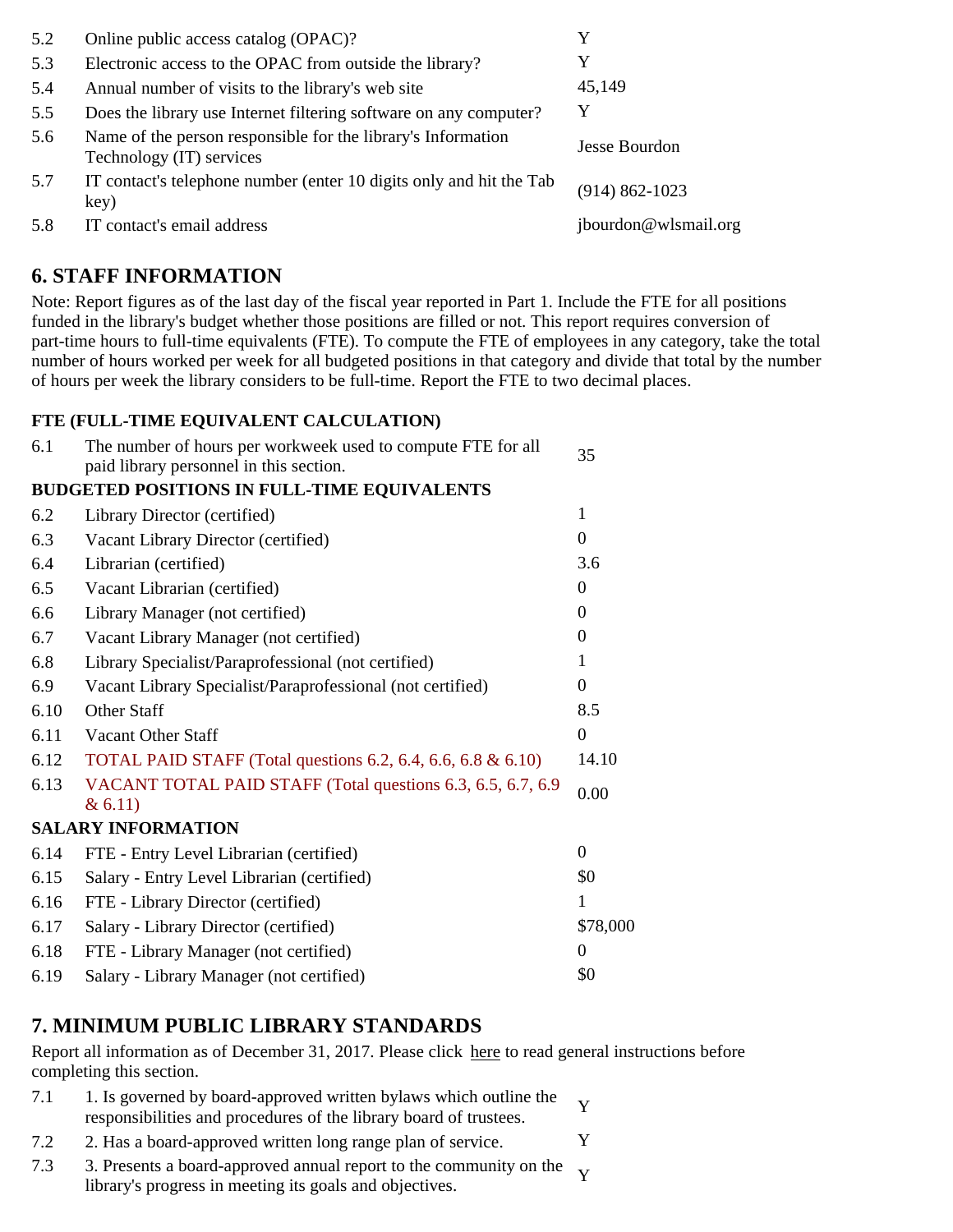| 7.4                                                                                                                                                                                         | 4. Has board-approved written policies for the operation of the<br>library.                                                                                                                                     | Y |
|---------------------------------------------------------------------------------------------------------------------------------------------------------------------------------------------|-----------------------------------------------------------------------------------------------------------------------------------------------------------------------------------------------------------------|---|
| 7.5                                                                                                                                                                                         | 5. Presents annually to appropriate funding agencies a written<br>board-approved budget which would enable the library to meet or<br>exceed these standards and to carry out its long-range plan of<br>service. | Y |
| 7.6                                                                                                                                                                                         | 6. Periodically evaluates the effectiveness of the library's collection<br>and services in meeting community needs.                                                                                             | Y |
| 7.7                                                                                                                                                                                         | 7. Is open the minimum standard number of public service hours for $\gamma$<br>population served. (see instructions)                                                                                            |   |
| 8. Maintains a facility to meet community needs, including adequate:                                                                                                                        |                                                                                                                                                                                                                 |   |
| 7.8                                                                                                                                                                                         | 8a. space                                                                                                                                                                                                       | Y |
| 7.9                                                                                                                                                                                         | 8b. lighting                                                                                                                                                                                                    | Y |
| 7.10                                                                                                                                                                                        | 8c. shelving                                                                                                                                                                                                    | Y |
| 7.11                                                                                                                                                                                        | 8d. seating                                                                                                                                                                                                     | Y |
| 7.12                                                                                                                                                                                        | 8e. restroom (see instructions)                                                                                                                                                                                 | Y |
| 9. Provides equipment and connections to meet community needs and provide access to other library catalogs<br>and other electronic information, including but not limited to the following: |                                                                                                                                                                                                                 |   |
| 7.13                                                                                                                                                                                        | 9a. telephone                                                                                                                                                                                                   | Y |
| 7.14                                                                                                                                                                                        | 9b. photocopier (see instructions)                                                                                                                                                                              | Y |
| 7.15                                                                                                                                                                                        | 9c. microcomputer or terminal                                                                                                                                                                                   | Y |
| 7.16                                                                                                                                                                                        | 9d. printer                                                                                                                                                                                                     | Y |
| 7.17                                                                                                                                                                                        | 9e. Fax capability (see instructions)                                                                                                                                                                           | Y |
| 7.18                                                                                                                                                                                        | 10. Distributes board-approved printed information listing the                                                                                                                                                  |   |

instructions before completing this section.

library's hours open, borrowing rules, services, location and phone Y

|      | Service Outlets Information in Part 9.                                        |                   |
|------|-------------------------------------------------------------------------------|-------------------|
| 8.1  | Main Library                                                                  | 1                 |
| 8.2  | <b>Branches</b>                                                               | 0                 |
| 8.3  | <b>Bookmobiles</b>                                                            | $\overline{0}$    |
| 8.4  | Other Outlets                                                                 | $\theta$          |
| 8.5  | TOTAL PUBLIC SERVICE OUTLETS (Total questions 8.1 - 8.4)                      | -1                |
|      | PUBLIC SERVICE HOURS - Report hours to two decimal places.                    |                   |
| 8.6  | Minimum Weekly Total Hours - Main Library                                     | 52.00             |
| 8.7  | Minimum Weekly Total Hours - Branch Libraries                                 | 0.00 <sub>1</sub> |
| 8.8  | Minimum Weekly Total Hours - Bookmobiles                                      | 0.00 <sub>1</sub> |
| 8.9  | Minimum Weekly Total Hours - Total Hours Open (Total questions<br>$8.6 - 8.8$ | 52.00             |
| 8.10 | Annual Total Hours - Main Library                                             | 2,880.00          |
| 8.11 | Annual Total Hours - Branch Libraries                                         | 0.00              |
| 8.12 | <b>Annual Total Hours - Bookmobiles</b>                                       | 0.00              |
|      |                                                                               |                   |

7.19 11. Employs a paid director in accordance with the provisions of Y<br>Commissioner's Regulation 90.8.

**8. PUBLIC SERVICE INFORMATION**

number.

PUBLIC SERVICE OUTLETS - Libraries reporting main libraries, branches and bookmobiles should complete Service Outlets Information in Part 0.

Report all information as of the end of the fiscal year reported in Part 1. Please click here to read general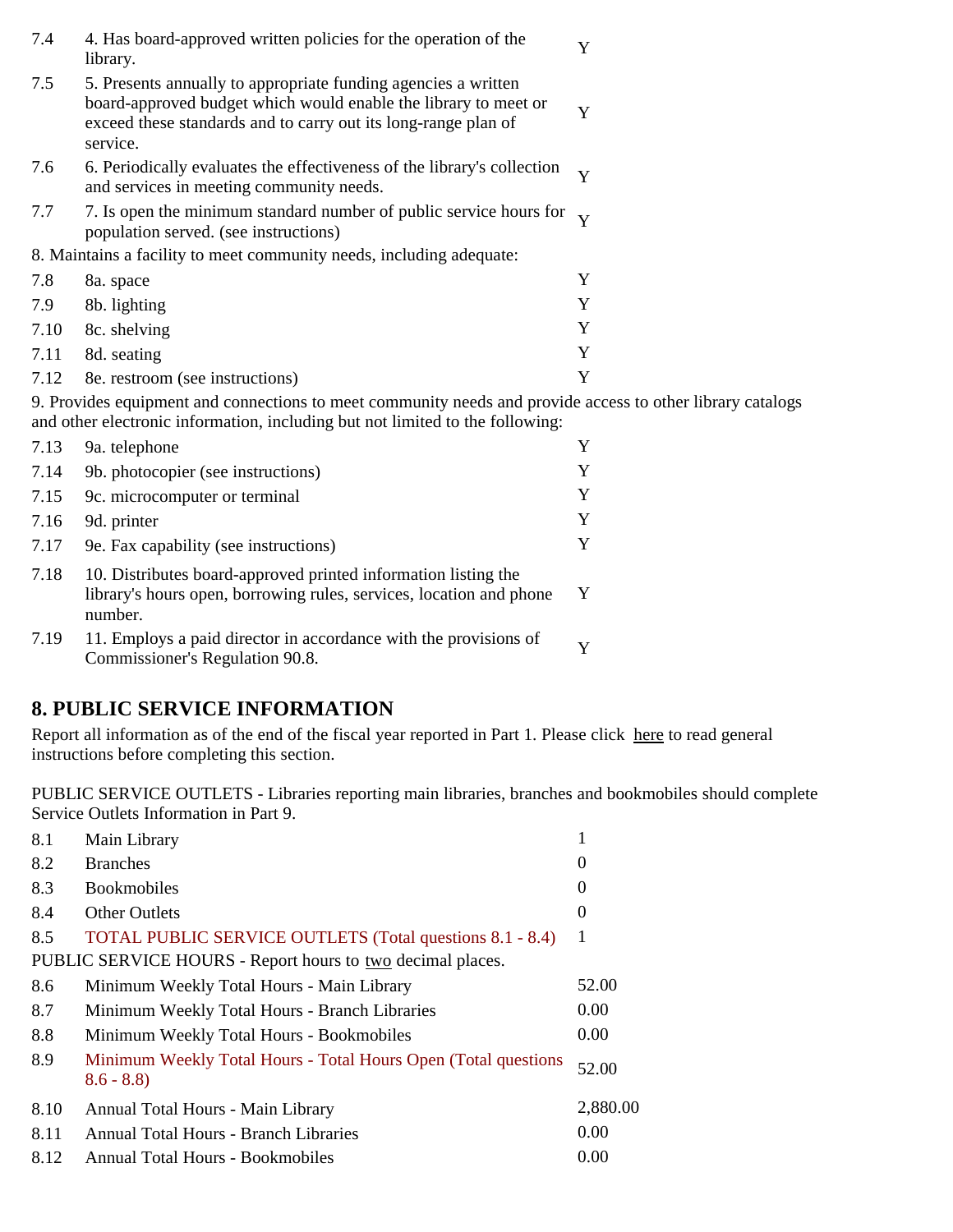## **9. SERVICE OUTLET INFORMATION**

Report all information as of the end of the fiscal year reported in Part 1. Please click here to read general instructions before completing this section.

NOTE: Libraries reporting Public Service Outlets in questions 8.1, 8.2 and 8.3 of Part 8 are required to complete this part of the Annual Report. Use this section to enter outlet information on main libraries, branches or bookmobiles. Complete one record for *each* main library, branch or bookmobile.

If you have multiple libraries, you may 1) enter the data for the Service Outlet Information section directly into the survey as usual or 2) send Baker and Taylor the data for this section to be uploaded into Collect. If you choose to send your data for uploading, you must enter the data into the spreadsheet form available in the survey by clicking here. Complete this form and email it to bibliostat@btol.com.

| 1.  | <b>Outlet Name</b>                                                                                                        | Croton Free Library                                         |
|-----|---------------------------------------------------------------------------------------------------------------------------|-------------------------------------------------------------|
| 2.  | <b>Outlet Name Status</b>                                                                                                 | 00 (for no change)                                          |
| 3.  | <b>Street Address</b>                                                                                                     | 171 Cleveland Drive                                         |
| 4.  | <b>Outlet Street Address Status</b>                                                                                       | 00 (for no change)                                          |
| 5.  | City                                                                                                                      | Croton-on-Hudson                                            |
| 6.  | Zip Code                                                                                                                  | 10520                                                       |
| 7.  | Phone (enter 10 digits only)                                                                                              | $(914)$ 271-6612                                            |
| 8.  | Fax Number (enter 10 digits only)                                                                                         | $(914)$ 271-0931                                            |
| 9.  | E-mail Address                                                                                                            | jbourdon@wlsmail.org                                        |
| 10. | <b>Outlet URL</b>                                                                                                         | www.crotonfreelibrary.org                                   |
| 11. | County                                                                                                                    | Westchester                                                 |
| 12. | <b>School District</b>                                                                                                    | Croton-Harmon                                               |
| 13. | <b>Library System</b>                                                                                                     | Westchester Library System                                  |
| 14. | Outlet Type Code (select one):                                                                                            | CE                                                          |
| 15. | Public Service Hours Per Year for This Outlet                                                                             | 2,880                                                       |
| 16. | Number of Weeks This Outlet is Open                                                                                       | 52                                                          |
| 17. | Does this outlet have meeting space available for public use<br>(non-library sponsored programs, meetings and/or events)? | Y                                                           |
| 18. | Is the meeting space available for public use even when the outlet is<br>closed?                                          | N                                                           |
| 19. | Total number of non-library sponsored programs, meetings and/or<br>events at this outlet                                  | 118                                                         |
| 20. | Enter the appropriate outlet code (select one):                                                                           | LO                                                          |
| 21. | Who owns this outlet building?                                                                                            | Library Board                                               |
| 22. | Who owns the land on which this outlet is built?                                                                          | Library Board                                               |
| 23. | Indicate the year this outlet was initially constructed                                                                   | 1965                                                        |
| 24. | Indicate the year this outlet underwent a major renovation costing<br>\$25,000 or more                                    | 2014                                                        |
| 25. | Square footage of the outlet                                                                                              | 12,500                                                      |
| 26. | Number of internet computers at this outlet used by general public                                                        |                                                             |
| 27. | Number of uses (sessions) of public Internet computers per year                                                           | 5,746                                                       |
| 28. | Type of connection on the outlet's public Internet computers                                                              | Fiber                                                       |
| 29. | Maximum download speed of connection on the outlet's public<br>Internet computers                                         | 8 Greater than or equal to 15<br>mbps and less than 25 mbps |
| 30. | Maximum upload speed of connection on the outlet's public Internet<br>computers                                           | 8 Greater than or equal to 15<br>mbps and less than 25 mbps |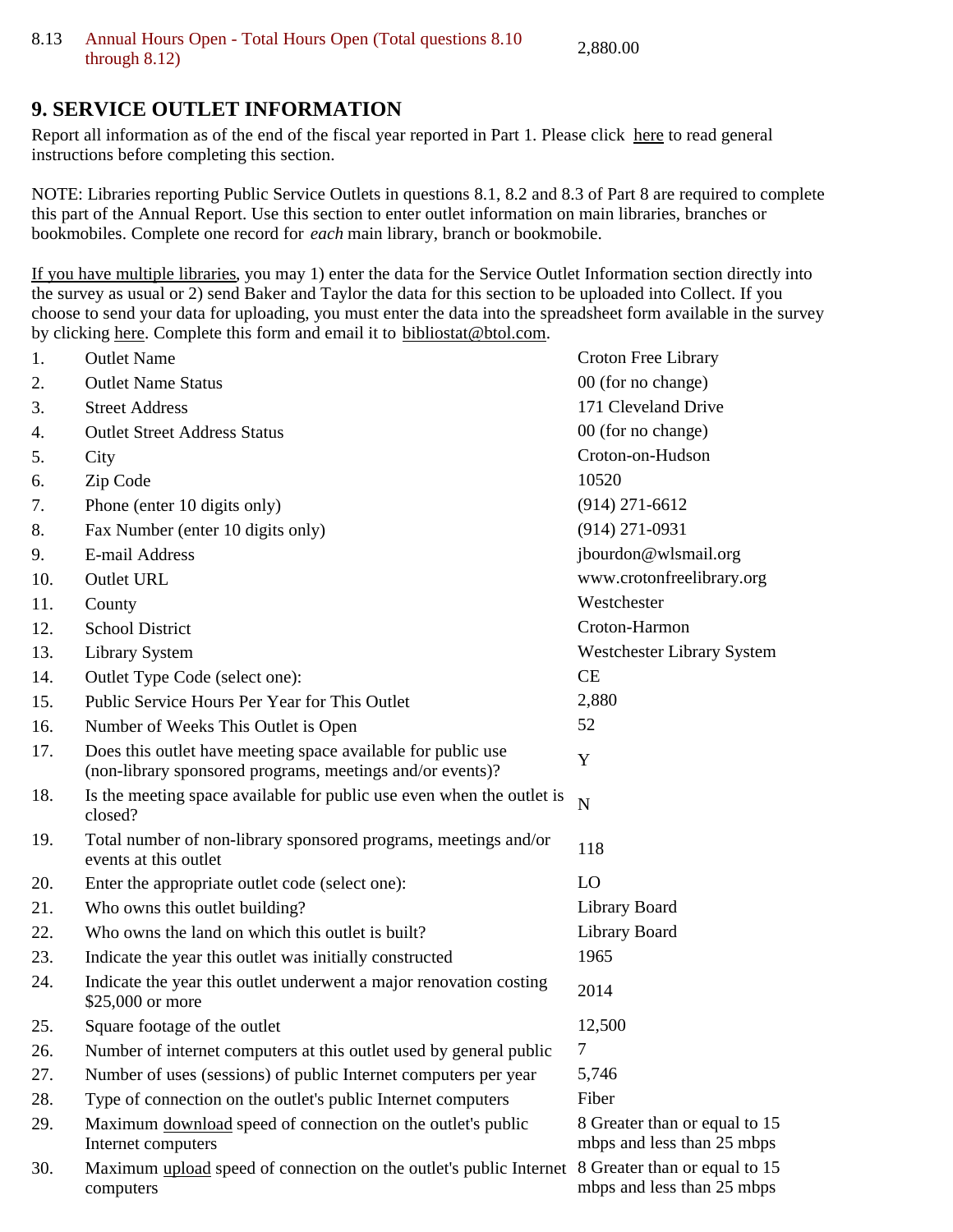| 31. | <b>Internet Provider</b>                                                                                            | Cablevision/Optimum                      |
|-----|---------------------------------------------------------------------------------------------------------------------|------------------------------------------|
| 32. | WiFi Access                                                                                                         | No restrictions to access                |
| 33. | Number of wireless sessions provided by the library wireless service<br>per year                                    | 11,424                                   |
| 34. | Does the outlet have interactive videoconferencing capability for<br>public use?                                    | N                                        |
| 35. | Does the outlet have a building entrance that is physically accessible $\mathbf{v}$<br>to a person in a wheelchair? |                                          |
| 36. | Is every public part of the outlet accessible to a person in a<br>wheelchair?                                       | Y                                        |
| 37. | <b>LIBID</b>                                                                                                        | 8800661650                               |
| 38. | <b>FSCSID</b>                                                                                                       | NY0732                                   |
| 39. | Number of Bookmobiles in the Bookmobile Outlet Record                                                               | $\theta$                                 |
| 40. | <b>Outlet Structure Status</b>                                                                                      | 00 (for no change from previous<br>year) |

## **10. OFFICERS AND TRUSTEES**

Report information about trustee meetings as of December 31, 2017. All public and association libraries are required by Education Law to hold at least four meetings a year.

### **BOARD MEETINGS**

| 10.1 | Total number of board meetings held during calendar year (January<br>1, 2017 to December 31, 2017)                                        | 10                                                                         |
|------|-------------------------------------------------------------------------------------------------------------------------------------------|----------------------------------------------------------------------------|
|      | <b>NUMBER OF TRUSTEES AND TERMS</b>                                                                                                       |                                                                            |
| 10.2 | Does your library have a range of trustees stated in the library's<br>charter documents (incorporation)?                                  | No                                                                         |
| 10.3 | If yes, what is the range?                                                                                                                |                                                                            |
| 10.4 | If your library has a range, how many voting positions are stated in<br>the library's current by-laws?                                    |                                                                            |
| 10.5 | If your library does not have a range, how many voting positions are $\tau$<br>stated in the library's charter documents (incorporation)? |                                                                            |
| 10.6 | Does your library's charter documents (incorporation) state a<br>specified term for trustees? If no, please explain in a Note.            | Yes                                                                        |
| 10.7 | If yes, what is the trustee term length, as stated in your library's<br>charter documents (incorporation)?                                | 5 years                                                                    |
|      | <b>BOARD MEMBER SELECTION</b>                                                                                                             |                                                                            |
| 10.8 | Enter Board Member Selection Code (select one):                                                                                           | EA - board members are elected<br>by the library association<br>membership |

List Officers and Board Members as of February 1, 2018. Complete one record for each board member. There must be a record for each voting position, whether filled or vacant. Do not include non-voting positions.

#### BOARD PRESIDENT

| 10.9       | Title (drop-down): Mr., Mrs., Ms., Miss, Dr., The Honorable, The<br>Reverend, Other (specify using the Note), or Vacant | Mr.                |
|------------|-------------------------------------------------------------------------------------------------------------------------|--------------------|
|            | 10.10 First Name                                                                                                        | Barry              |
|            | 10.11 Last Name                                                                                                         | Feinberg           |
|            | 10.12 Mailing Address                                                                                                   | 45 Truesdale Drive |
| 10.13 City |                                                                                                                         | Croton-on-Hudson   |
|            | 10.14 Zip Code (5 digits only)                                                                                          | 10520              |
|            | 10.15 Phone (enter 10 digits only)                                                                                      | $(914)$ 271-8230   |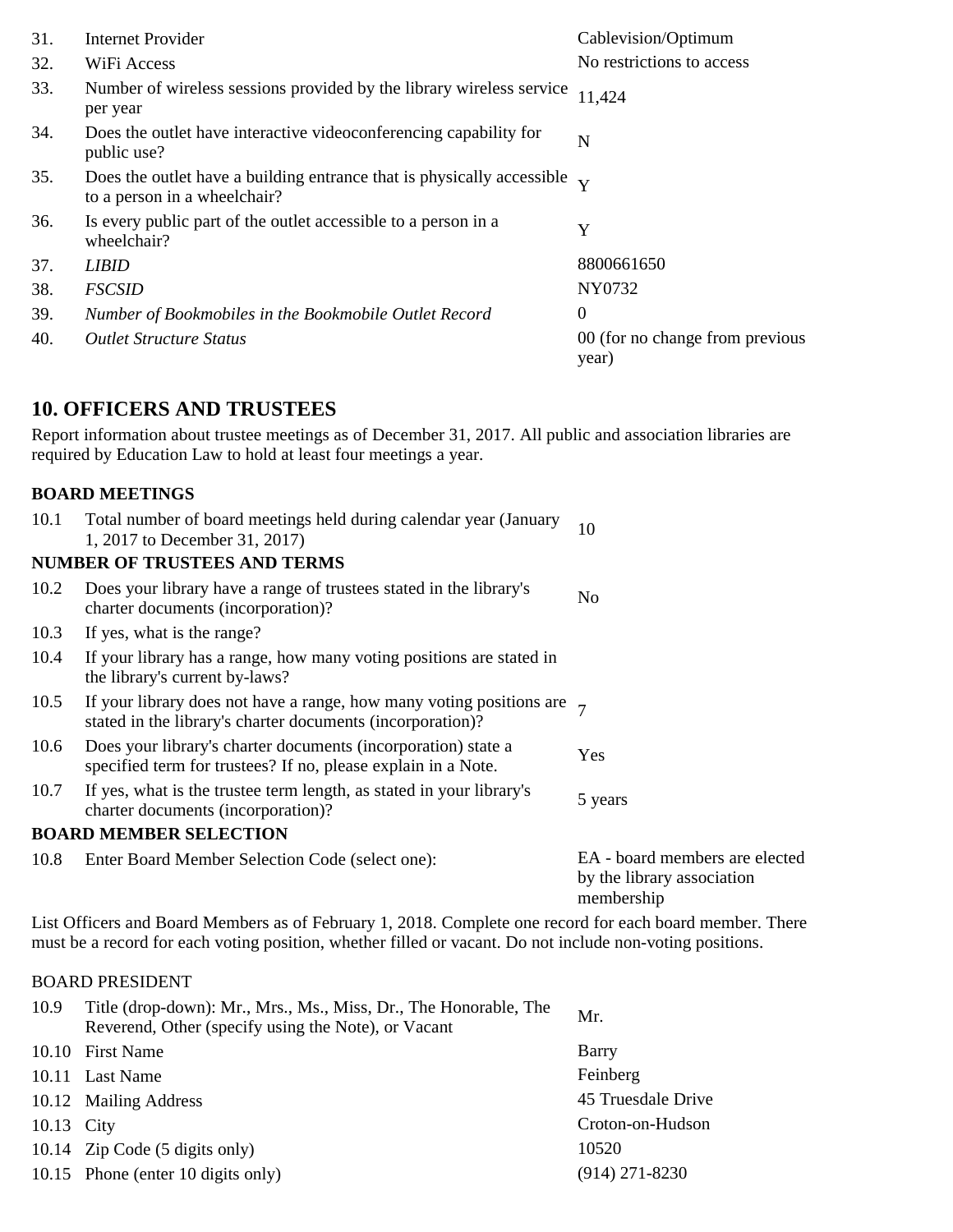|       | 10.16 E-mail Address                                                                                                                                                                 | $bm$ fein@aol.com |
|-------|--------------------------------------------------------------------------------------------------------------------------------------------------------------------------------------|-------------------|
|       | 10.17 Term Begins - Month                                                                                                                                                            | May               |
|       | 10.18 Term Begins - Year (yyyy)                                                                                                                                                      | 2013              |
|       | 10.19 Term Expires - Month                                                                                                                                                           | April             |
|       | 10.20 Term Expires - Year (yyyy)                                                                                                                                                     | 2018              |
| 10.21 | Is this trustee serving a full term? If No, add a Note (for example,<br>this trustee was appointed to complete the remainder of a term of a<br>trustee who resigned their position). | Yes               |
|       | 10.22 The date the Oath of Office was taken (mm/dd/yyyy)                                                                                                                             | N/A               |
| 10.23 | The date the Oath of Office was filed with town or county clerk<br>$\text{(mm/dd/yyyy)}$                                                                                             | N/A               |
|       | 10.24 Is this a brand new trustee?                                                                                                                                                   | N                 |

You may 1) enter the data for the Officers and Board Members directly into the survey as usual or 2) send Baker and Taylor the data for this section to be uploaded into Collect (but do not include the Board President $\hat{a} \in \hat{m}$ ) information should still be entered directly into the survey). If you choose to send your data for uploading, you must enter the data into the spreadsheet form available here. Complete this form and email it to bibliostat@btol.com.

| 1.  | Title of Board Member (select one):                                                                                                                                                  | Ms.                      |
|-----|--------------------------------------------------------------------------------------------------------------------------------------------------------------------------------------|--------------------------|
| 2.  | <b>First Name of Board Member</b>                                                                                                                                                    | Leslie                   |
| 3.  | Last Name of Board Member                                                                                                                                                            | Ellis                    |
| 4.  | <b>Mailing Address</b>                                                                                                                                                               | 39 Sunset Drive          |
| 5.  | City                                                                                                                                                                                 | Croton-on-Hudson         |
| 6.  | Zip Code (5 digits only)                                                                                                                                                             | 10520                    |
| 7.  | E-mail address                                                                                                                                                                       | Leslie.Ellis@esc.edu     |
| 8.  | Office Held or Trustee                                                                                                                                                               | Vice President           |
| 9.  | Term Begins - Month                                                                                                                                                                  | May                      |
| 10. | Term Begins - Year (year)                                                                                                                                                            | 2014                     |
| 11. | <b>Term Expires</b>                                                                                                                                                                  | April                    |
| 12. | Term Expires - Year (yyyy)                                                                                                                                                           | 2019                     |
| 13. | Is this trustee serving a full term? If No, add a Note (for example,<br>this trustee was appointed to complete the remainder of a term of a<br>trustee who resigned their position). | Yes                      |
| 14. | The date the Oath of Office (mm/dd/yyyy) was taken                                                                                                                                   | N/A                      |
| 15. | The date the Oath of Office was filed with town or county clerk<br>(mm/dd/yyyy)                                                                                                      | N/A                      |
| 16. | Is this a brand new trustee?                                                                                                                                                         | N                        |
| 1.  | Title of Board Member (select one):                                                                                                                                                  | Mr.                      |
| 2.  | <b>First Name of Board Member</b>                                                                                                                                                    | Sidney                   |
| 3.  | Last Name of Board Member                                                                                                                                                            | Franks                   |
| 4.  | <b>Mailing Address</b>                                                                                                                                                               | 90 Mt. Airy Road South   |
| 5.  | City                                                                                                                                                                                 | Croton-on-Hudson         |
| 6.  | Zip Code (5 digits only)                                                                                                                                                             | 10520                    |
| 7.  | E-mail address                                                                                                                                                                       | sidfranks@gmail.com      |
| 8.  | Office Held or Trustee                                                                                                                                                               | <b>Financial Officer</b> |
| 9.  | Term Begins - Month                                                                                                                                                                  | May                      |
| 10. | Term Begins - Year (year)                                                                                                                                                            | 2017                     |
| 11. | <b>Term Expires</b>                                                                                                                                                                  | April                    |
| 12. | Term Expires - Year (yyyy)                                                                                                                                                           | 2022                     |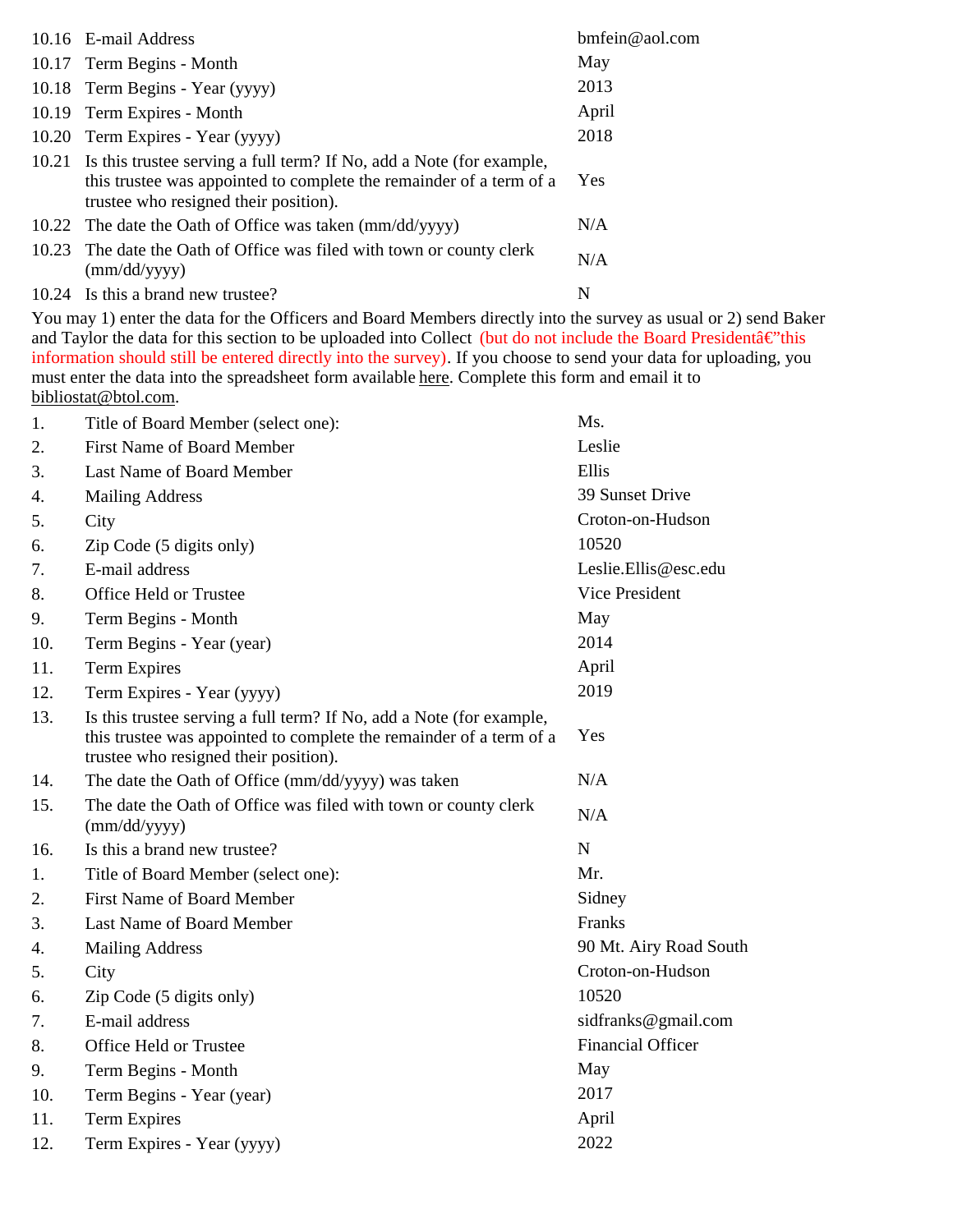| 13. | Is this trustee serving a full term? If No, add a Note (for example,<br>this trustee was appointed to complete the remainder of a term of a<br>trustee who resigned their position). | Yes                        |
|-----|--------------------------------------------------------------------------------------------------------------------------------------------------------------------------------------|----------------------------|
| 14. | The date the Oath of Office (mm/dd/yyyy) was taken                                                                                                                                   | N/A                        |
| 15. | The date the Oath of Office was filed with town or county clerk<br>(mm/dd/yyyy)                                                                                                      | N/A                        |
| 16. | Is this a brand new trustee?                                                                                                                                                         | Y                          |
| 1.  | Title of Board Member (select one):                                                                                                                                                  | Ms.                        |
| 2.  | <b>First Name of Board Member</b>                                                                                                                                                    | Mary                       |
| 3.  | Last Name of Board Member                                                                                                                                                            | McFerran                   |
| 4.  | <b>Mailing Address</b>                                                                                                                                                               | 78 Lexington Drive         |
| 5.  | City                                                                                                                                                                                 | Croton-on-Hudon            |
| 6.  | Zip Code (5 digits only)                                                                                                                                                             | 10520                      |
| 7.  | E-mail address                                                                                                                                                                       | Maryk.mcferran@gmail.com   |
| 8.  | Office Held or Trustee                                                                                                                                                               | Trustee                    |
| 9.  | Term Begins - Month                                                                                                                                                                  | May                        |
| 10. | Term Begins - Year (year)                                                                                                                                                            | 2016                       |
| 11. | <b>Term Expires</b>                                                                                                                                                                  | April                      |
| 12. | Term Expires - Year (yyyy)                                                                                                                                                           | 2021                       |
| 13. | Is this trustee serving a full term? If No, add a Note (for example,<br>this trustee was appointed to complete the remainder of a term of a<br>trustee who resigned their position). | Yes                        |
| 14. | The date the Oath of Office (mm/dd/yyyy) was taken                                                                                                                                   | N/A                        |
| 15. | The date the Oath of Office was filed with town or county clerk<br>(mm/dd/yyyy)                                                                                                      | N/A                        |
| 16. | Is this a brand new trustee?                                                                                                                                                         | N                          |
| 1.  | Title of Board Member (select one):                                                                                                                                                  | Mr.                        |
| 2.  | <b>First Name of Board Member</b>                                                                                                                                                    | Howie                      |
| 3.  | Last Name of Board Member                                                                                                                                                            | <b>Myers</b>               |
| 4.  | <b>Mailing Address</b>                                                                                                                                                               | 10 Georgia Lane            |
| 5.  | City                                                                                                                                                                                 | Croton-on-Hudson           |
| 6.  | Zip Code (5 digits only)                                                                                                                                                             | 10520                      |
| 7.  |                                                                                                                                                                                      |                            |
| 8.  | E-mail address                                                                                                                                                                       | howiemyers@me.com          |
|     | Office Held or Trustee                                                                                                                                                               | Trustee                    |
| 9.  | Term Begins - Month                                                                                                                                                                  | May                        |
| 10. | Term Begins - Year (year)                                                                                                                                                            | 2013                       |
| 11. | <b>Term Expires</b>                                                                                                                                                                  | April                      |
| 12. | Term Expires - Year (yyyy)                                                                                                                                                           | 2018                       |
| 13. | Is this trustee serving a full term? If No, add a Note (for example,<br>this trustee was appointed to complete the remainder of a term of a<br>trustee who resigned their position). | Yes                        |
| 14. | The date the Oath of Office (mm/dd/yyyy) was taken                                                                                                                                   | N/A                        |
| 15. | The date the Oath of Office was filed with town or county clerk<br>(mm/dd/yyyy)                                                                                                      | N/A                        |
| 16. | Is this a brand new trustee?                                                                                                                                                         | $\mathbf N$                |
| 1.  | Title of Board Member (select one):                                                                                                                                                  | Ms.                        |
| 2.  | <b>First Name of Board Member</b>                                                                                                                                                    | Debra                      |
| 3.  | Last Name of Board Member                                                                                                                                                            | Schor<br>4 Red Maple Ridge |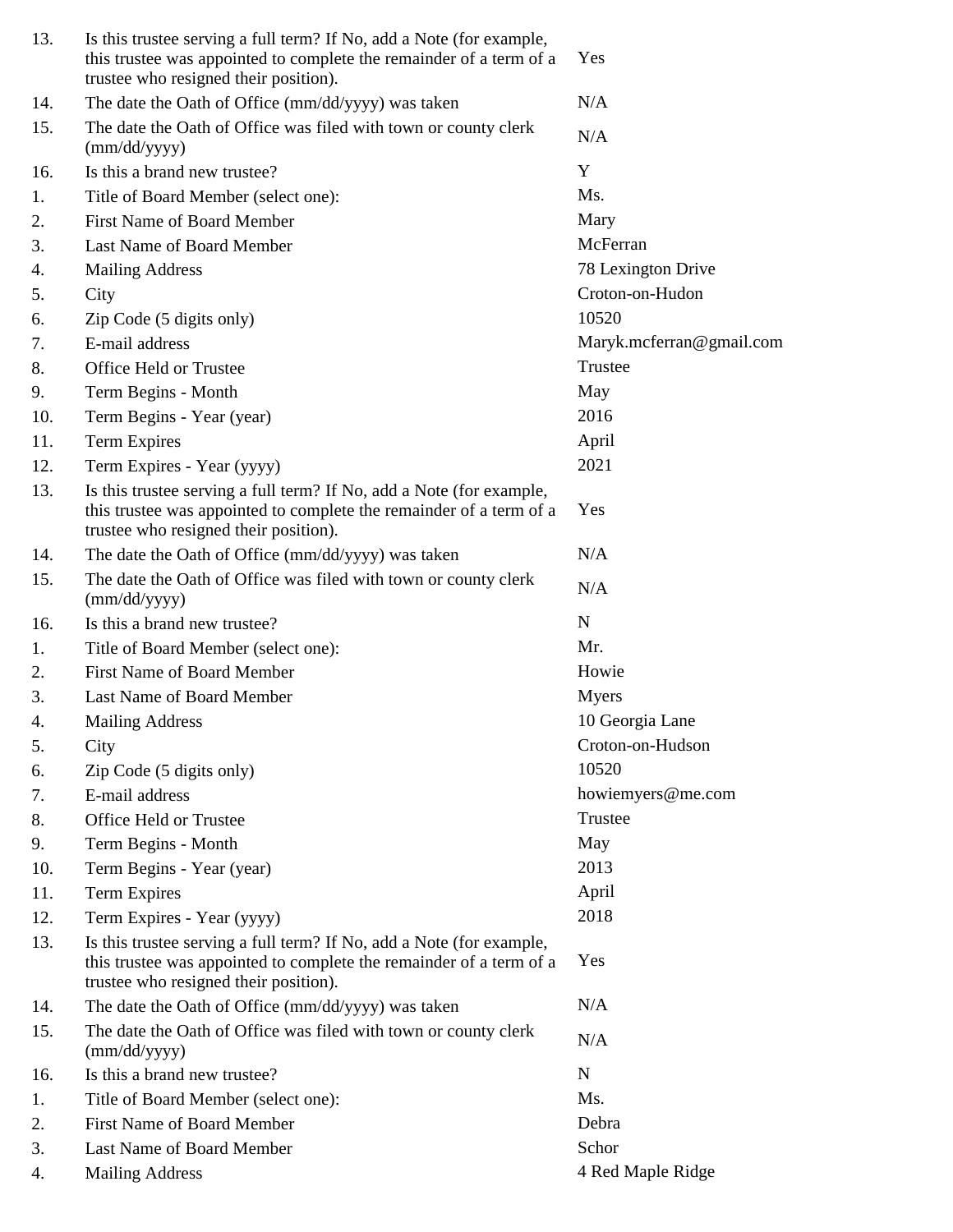| 5.  | City                                                                                                                                                                                 | Croton-on-Hudson          |
|-----|--------------------------------------------------------------------------------------------------------------------------------------------------------------------------------------|---------------------------|
| 6.  | Zip Code (5 digits only)                                                                                                                                                             | 10520                     |
| 7.  | E-mail address                                                                                                                                                                       | Debra.schor.cfl@gmail.com |
| 8.  | Office Held or Trustee                                                                                                                                                               | Trustee                   |
| 9.  | Term Begins - Month                                                                                                                                                                  | May                       |
| 10. | Term Begins - Year (year)                                                                                                                                                            | 2014                      |
| 11. | <b>Term Expires</b>                                                                                                                                                                  | April                     |
| 12. | Term Expires - Year (yyyy)                                                                                                                                                           | 2019                      |
| 13. | Is this trustee serving a full term? If No, add a Note (for example,<br>this trustee was appointed to complete the remainder of a term of a<br>trustee who resigned their position). | Yes                       |
| 14. | The date the Oath of Office (mm/dd/yyyy) was taken                                                                                                                                   | N/A                       |
| 15. | The date the Oath of Office was filed with town or county clerk<br>(mm/dd/yyyy)                                                                                                      | N/A                       |
| 16. | Is this a brand new trustee?                                                                                                                                                         | $\mathbf N$               |
| 1.  | Title of Board Member (select one):                                                                                                                                                  | Ms.                       |
| 2.  | <b>First Name of Board Member</b>                                                                                                                                                    | Sharyse                   |
| 3.  | Last Name of Board Member                                                                                                                                                            | Eisinger                  |
| 4.  | <b>Mailing Address</b>                                                                                                                                                               | 210 Cleveland Drive       |
| 5.  | City                                                                                                                                                                                 | Croton-on-Hudson          |
| 6.  | Zip Code (5 digits only)                                                                                                                                                             | 10520                     |
| 7.  | E-mail address                                                                                                                                                                       | sharyse721@yahoo.com      |
| 8.  | Office Held or Trustee                                                                                                                                                               | Trustee                   |
| 9.  | Term Begins - Month                                                                                                                                                                  | May                       |
| 10. | Term Begins - Year (year)                                                                                                                                                            | 2015                      |
| 11. | Term Expires                                                                                                                                                                         | April                     |
| 12. | Term Expires - Year (yyyy)                                                                                                                                                           | 2020                      |
| 13. | Is this trustee serving a full term? If No, add a Note (for example,<br>this trustee was appointed to complete the remainder of a term of a<br>trustee who resigned their position). | Yes                       |
| 14. | The date the Oath of Office (mm/dd/yyyy) was taken                                                                                                                                   | N/A                       |
| 15. | The date the Oath of Office was filed with town or county clerk<br>(mm/dd/yyyy)                                                                                                      | N/A                       |
| 16. | Is this a brand new trustee?                                                                                                                                                         | $\mathbf N$               |
| 1.  | Title of Board Member (select one):                                                                                                                                                  | Ms.                       |
| 2.  | First Name of Board Member                                                                                                                                                           | Adora                     |
| 3.  | Last Name of Board Member                                                                                                                                                            | Lam                       |
| 4.  | <b>Mailing Address</b>                                                                                                                                                               | 1 Oreilly Court           |
| 5.  | City                                                                                                                                                                                 | Croton-on-Hudson          |
| 6.  | Zip Code (5 digits only)                                                                                                                                                             | 10520                     |
| 7.  | E-mail address                                                                                                                                                                       | adorabyf@yahoo.com        |
| 8.  | Office Held or Trustee                                                                                                                                                               | Trustee                   |
| 9.  | Term Begins - Month                                                                                                                                                                  | June                      |
| 10. | Term Begins - Year (year)                                                                                                                                                            | 2017                      |
| 11. | <b>Term Expires</b>                                                                                                                                                                  | April                     |
| 12. | Term Expires - Year (yyyy)                                                                                                                                                           | 2020                      |
| 13. | Is this trustee serving a full term? If No, add a Note (for example,<br>this trustee was appointed to complete the remainder of a term of a<br>trustee who resigned their position). | N <sub>0</sub>            |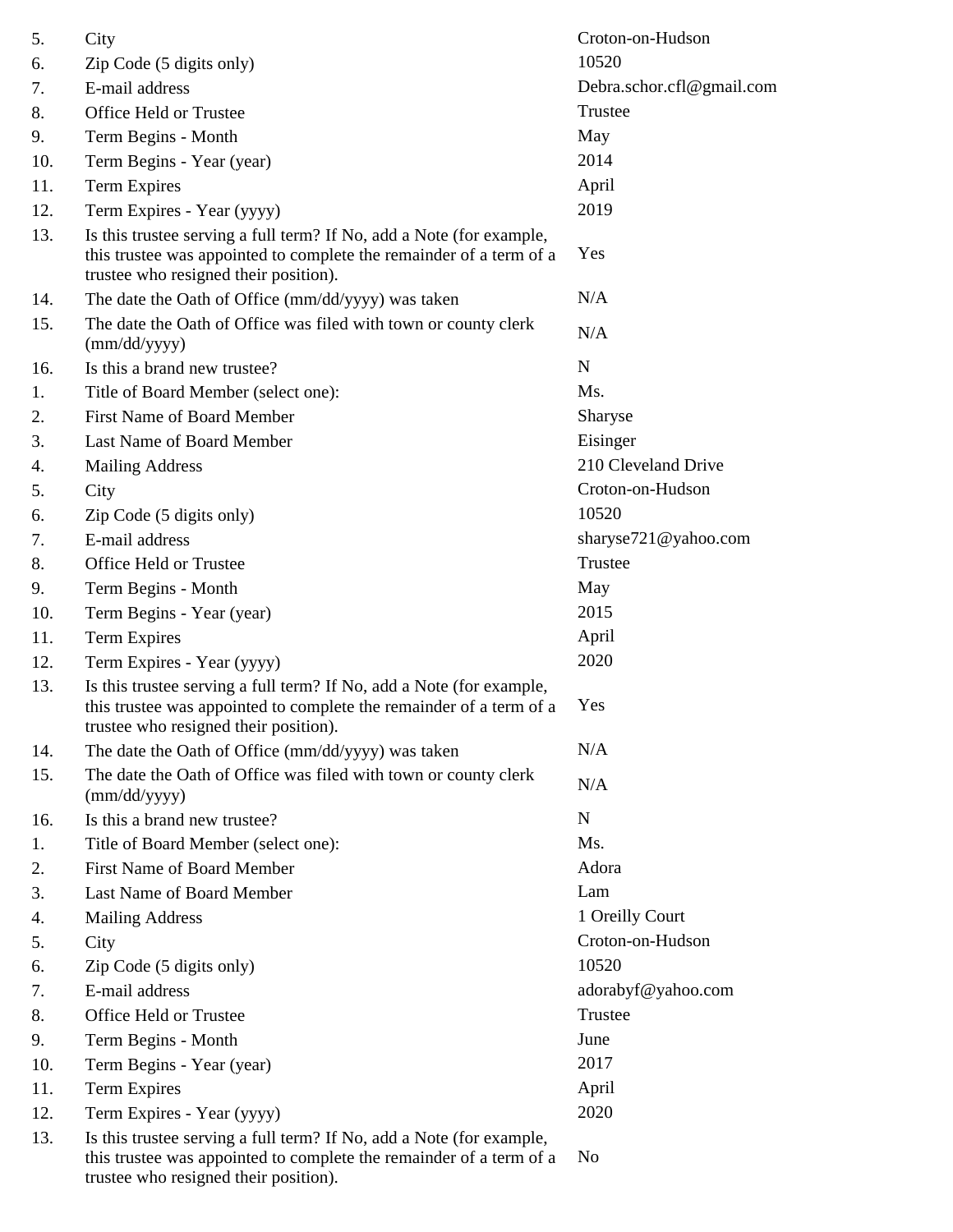| 14. | The date the Oath of Office (mm/dd/yyyy) was taken                                                                                                                                   | N/A                   |
|-----|--------------------------------------------------------------------------------------------------------------------------------------------------------------------------------------|-----------------------|
| 15. | The date the Oath of Office was filed with town or county clerk<br>(mm/dd/yyyy)                                                                                                      | N/A                   |
| 16. | Is this a brand new trustee?                                                                                                                                                         | Y                     |
| 1.  | Title of Board Member (select one):                                                                                                                                                  | Ms.                   |
| 2.  | <b>First Name of Board Member</b>                                                                                                                                                    | Marianne              |
| 3.  | Last Name of Board Member                                                                                                                                                            | Merola                |
| 4.  | <b>Mailing Address</b>                                                                                                                                                               | 41 Irving Ave         |
| 5.  | City                                                                                                                                                                                 | Croton-on-Hudson      |
| 6.  | Zip Code (5 digits only)                                                                                                                                                             | 10520                 |
| 7.  | E-mail address                                                                                                                                                                       | mmerola@bromasite.com |
| 8.  | Office Held or Trustee                                                                                                                                                               | Trustee               |
| 9.  | Term Begins - Month                                                                                                                                                                  | May                   |
| 10. | Term Begins - Year (year)                                                                                                                                                            | 2017                  |
| 11. | Term Expires                                                                                                                                                                         | April                 |
| 12. | Term Expires - Year (yyyy)                                                                                                                                                           | 2022                  |
| 13. | Is this trustee serving a full term? If No, add a Note (for example,<br>this trustee was appointed to complete the remainder of a term of a<br>trustee who resigned their position). | Yes                   |
| 14. | The date the Oath of Office (mm/dd/yyyy) was taken                                                                                                                                   | N/A                   |
| 15. | The date the Oath of Office was filed with town or county clerk<br>$\text{(mm/dd/yyyy)}$                                                                                             | N/A                   |
| 16. | Is this a brand new trustee?                                                                                                                                                         | Y                     |

# **11. OPERATING FUNDS RECEIPTS**

Report financial data based on the fiscal reporting year reported in Part 1. *ROUND TO THE NEAREST DOLLAR.* Please click here to read general instructions before completing this section.

### **LOCAL PUBLIC FUNDS**

Specify by name the municipalities or districts which are the source of funds.

| 11.1 | Does the library receive any local public funds? If yes, complete one $\mathbf{v}$<br>record for each funding source; if no, go to question 11.3. |                                                    |
|------|---------------------------------------------------------------------------------------------------------------------------------------------------|----------------------------------------------------|
| 1.   | Source of Funds                                                                                                                                   | <b>School District</b>                             |
| 2.   | Name of funding County, Municipality or District                                                                                                  | Croton Harmon Union Free<br><b>School District</b> |
| 3.   | Amount                                                                                                                                            | \$832,072                                          |
| 4.   | Subject to public vote held in reporting year or in a previous<br>reporting year(s).                                                              | Y                                                  |
| 5.   | Written Contractual Agreement                                                                                                                     | N/A                                                |
| 11.2 | <b>TOTAL LOCAL PUBLIC FUNDS</b>                                                                                                                   | \$832,072                                          |
|      | <b>SYSTEM CASH GRANTS TO MEMBER LIBRARY</b>                                                                                                       |                                                    |
| 11.3 | Local Library Services Aid (LLSA)                                                                                                                 | \$2,742                                            |
| 11.4 | Central Library Aid (CLDA and/or CBA)                                                                                                             | \$0                                                |
| 11.5 | Additional State Aid received from the System                                                                                                     | \$2,500                                            |
| 11.6 | Federal Aid received from the System                                                                                                              | \$0                                                |
| 11.7 | <b>Other Cash Grants</b>                                                                                                                          | \$0                                                |
| 11.8 | <b>TOTAL SYSTEM CASH GRANTS</b> (Add Questions 11.3, 11.4,<br>11.5, 11.6 and 11.7)                                                                | \$5,242                                            |
|      | <b>OTHER STATE AID</b>                                                                                                                            |                                                    |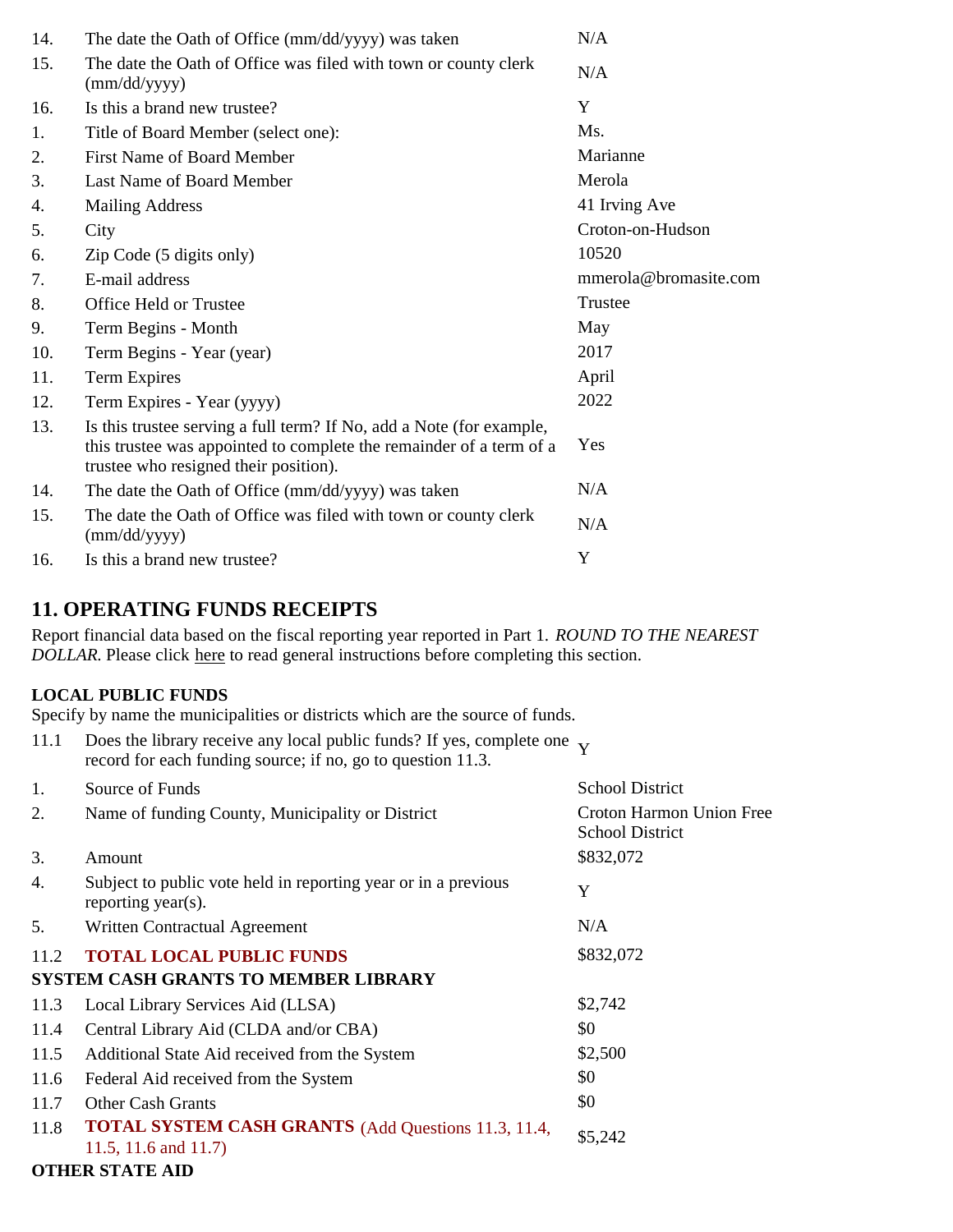| 11.9        | State Aid other than LLSA, Central Library Aid (CLDA and/or<br>CBA), or other State Aid reported as system cash grants                                                    | \$8,804     |
|-------------|---------------------------------------------------------------------------------------------------------------------------------------------------------------------------|-------------|
|             | FEDERAL AID FOR LIBRARY OPERATION                                                                                                                                         |             |
|             | 11.10 LSTA                                                                                                                                                                | \$0         |
|             | 11.11 Other Federal Aid                                                                                                                                                   | \$0         |
|             | 11.12 <b>TOTAL FEDERAL AID</b> (Add Questions 11.10 and 11.11)                                                                                                            | \$0         |
| 11.13       | <b>CONTRACTS WITH PUBLIC LIBRARIES AND/OR PUBLIC</b><br><b>LIBRARY SYSTEMS IN NEW YORK STATE</b>                                                                          | \$0         |
|             | <b>OTHER RECEIPTS</b>                                                                                                                                                     |             |
|             | 11.14 Gifts and Endowments                                                                                                                                                | \$7,923     |
|             | 11.15 Fund Raising                                                                                                                                                        | \$30,944    |
|             | 11.16 Income from Investments                                                                                                                                             | \$9,302     |
|             | 11.17 Library Charges                                                                                                                                                     | \$19,730    |
| 11.18 Other |                                                                                                                                                                           | \$6,578     |
|             | 11.19 <b>TOTAL OTHER RECEIPTS</b> (Add Questions 11.14, 11.15, 11.16,<br>11.17 and 11.18)                                                                                 | \$74,477    |
|             | 11.20 TOTAL OPERATING FUND RECEIPTS (Add Questions 11.2,<br>11.8, 11.9, 11.12, 11.13 and 11.19)                                                                           | \$920,595   |
|             | 11.21 BUDGET LOANS                                                                                                                                                        | \$0         |
|             | <b>TRANSFERS</b>                                                                                                                                                          |             |
|             | 11.22 From Capital Fund (Same as Question 14.8)                                                                                                                           | \$0         |
| 11.23       | <b>From Other Funds</b>                                                                                                                                                   | \$0         |
|             | 11.24 <b>TOTAL TRANSFERS</b> (Add Questions 11.22 and 11.23)                                                                                                              | \$0         |
|             | 11.25 BALANCE IN OPERATING FUND - Beginning Balance for Fiscal<br>Year Ending 2017 (Same as Question 12.40 of previous year if fiscal \$854,310)<br>year has not changed) |             |
|             | 11.26 GRAND TOTAL RECEIPTS, BUDGET LOANS, TRANSFERS<br><b>AND BALANCE</b> (Add Questions 11.20, 11.21, 11.24 and 11.25;                                                   | \$1,774,905 |

### **12. OPERATING FUND DISBURSEMENTS**

**Report financial data based on the fiscal reporting year reported in Part 1. ROUND TO THE NEAREST DOLLAR. Please click here to read general instructions before completing this section.**

### **STAFF EXPENDITURES**

#### **Salaries & Wages Paid from Library Funds**

Same as Question 12.41)

| 12.1 | <b>Certified Librarians</b>                                                       | \$218,987 |
|------|-----------------------------------------------------------------------------------|-----------|
| 12.2 | Other Staff                                                                       | \$268,806 |
| 12.3 | Total Salaries & Wages Expenditures (Add Questions 12.1 and<br>12.2)              | \$487,793 |
| 12.4 | <b>Employee Benefits Expenditures</b>                                             | \$72,816  |
| 12.5 | <b>Total Staff Expenditures (Add Questions 12.3 and 12.4)</b>                     | \$560,609 |
|      | <b>COLLECTION EXPENDITURES</b>                                                    |           |
| 12.6 | <b>Print Materials Expenditures</b>                                               | \$46,501  |
| 12.7 | <b>Electronic Materials Expenditures</b>                                          | \$750     |
| 12.8 | <b>Other Materials Expenditures</b>                                               | \$10,976  |
| 12.9 | <b>Total Collection Expenditures</b> (Add Questions 12.6, 12.7 and 12.8) \$58,227 |           |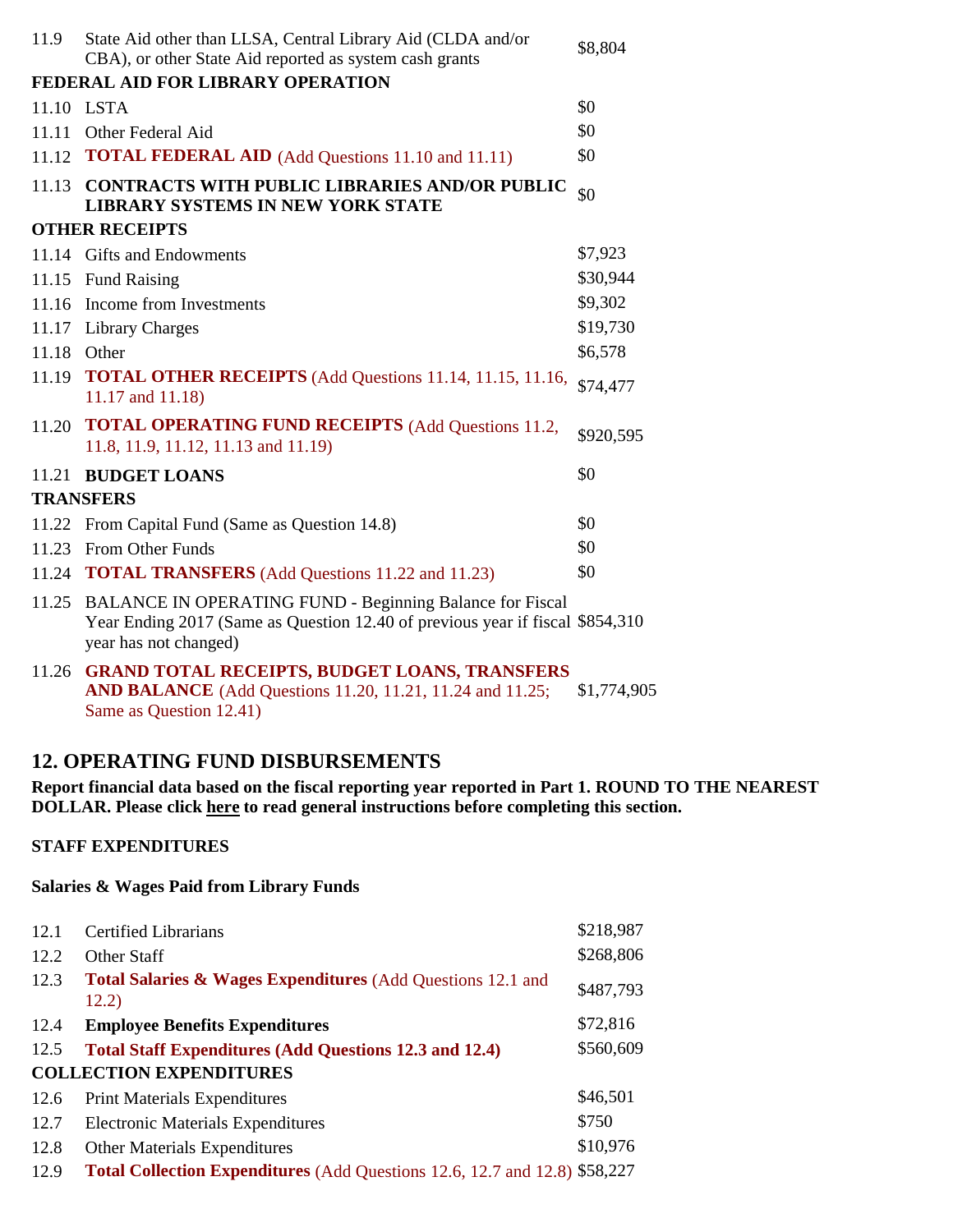|       | <b>CAPITAL EXPENDITURES FROM OPERATING FUNDS</b>                                                                  |           |
|-------|-------------------------------------------------------------------------------------------------------------------|-----------|
|       | 12.10 From Local Public Funds (71PF)                                                                              | \$0       |
|       | 12.11 From Other Funds (71OF)                                                                                     | \$29,362  |
|       | 12.12 Total Capital Expenditures (Add Questions 12.10 and 12.11)                                                  | \$29,362  |
|       | OPERATION AND MAINTENANCE OF BUILDINGS                                                                            |           |
|       | <b>Repairs to Building &amp; Building Equipment</b>                                                               |           |
|       | 12.13 From Local Public Funds (72PF)                                                                              | \$31,969  |
|       | 12.14 From Other Funds (72OF)                                                                                     | \$0       |
|       | 12.15 Total Repairs (Add Questions 12.13 and 12.14)                                                               | \$31,969  |
|       | 12.16 Other Disbursements for Operation & Maintenance of Buildings                                                | \$68,674  |
| 12.17 | <b>Total Operation &amp; Maintenance of Buildings (Add Questions)</b>                                             | \$100,643 |
|       | 12.15 and 12.16)                                                                                                  |           |
|       | <b>MISCELLANEOUS EXPENSES</b>                                                                                     |           |
|       | 12.18 Office and Library Supplies                                                                                 | \$16,055  |
|       | 12.19 Telecommunications                                                                                          | \$2,312   |
| 12.20 | <b>Binding Expenses</b>                                                                                           | \$0       |
|       | 12.21 Postage and Freight                                                                                         | \$547     |
|       | 12.22 Professional & Consultant Fees                                                                              | \$41,031  |
|       | 12.23 Equipment                                                                                                   | \$5,394   |
|       | 12.24 Other Miscellaneous                                                                                         | \$10,925  |
|       | 12.25 Total Miscellaneous Expenses (Add Questions 12.18, 12.19, 12.20, \$76,264<br>12.21, 12.22, 12.23 and 12.24) |           |
|       | 12.26 CONTRACTS WITH PUBLIC LIBRARIES AND/OR PUBLIC<br>LIBRARY SYSTEMS IN NEW YORK STATE                          | \$45,489  |
|       | <b>DEBT SERVICE</b>                                                                                               |           |
|       | <b>Capital Purposes Loans (Principal and Interest)</b>                                                            |           |
|       | 12.27 From Local Public Funds (73PF)                                                                              | \$0       |
|       | 12.28 From Other Funds (73OF)                                                                                     | \$0       |
| 12.29 | <b>Total</b> (Add Questions 12.27 and 12.28)                                                                      | \$0       |
| 12.30 | Budget Loans (Principal and Interest)                                                                             | \$0       |
| 12.31 | Short-Term Loans                                                                                                  | \$0       |
| 12.32 | Total Debt Service (Add Questions 12.29, 12.30 and 12.31)                                                         | \$0       |
| 12.33 | <b>TOTAL OPERATING FUND DISBURSEMENTS (Add</b><br>Questions 12.5, 12.9, 12.12, 12.17, 12.25, 12.26 and 12.32)     | \$870,594 |
|       | <b>TRANSFERS</b>                                                                                                  |           |
|       | <b>Transfers to Capital Fund</b>                                                                                  |           |
|       | 12.34 From Local Public Funds (76PF)                                                                              | \$0       |
| 12.35 | From Other Funds (76OF)                                                                                           | \$0       |
|       | 12.36 Total Transfers to Capital Fund (Add Questions 12.34 and 12.35;<br>same as Question 13.8)                   | \$0       |
| 12.37 | <b>Transfer to Other Funds</b>                                                                                    | \$0       |
| 12.38 | <b>TOTAL TRANSFERS</b> (Add Questions 12.36 and 12.37)                                                            | \$0       |
| 12.39 | <b>TOTAL DISBURSEMENTS AND TRANSFERS (Add Questions)</b><br>12.33 and 12.38)                                      | \$870,594 |
| 12.40 | BALANCE IN OPERATING FUND - Ending Balance for the Fiscal \$904,311                                               |           |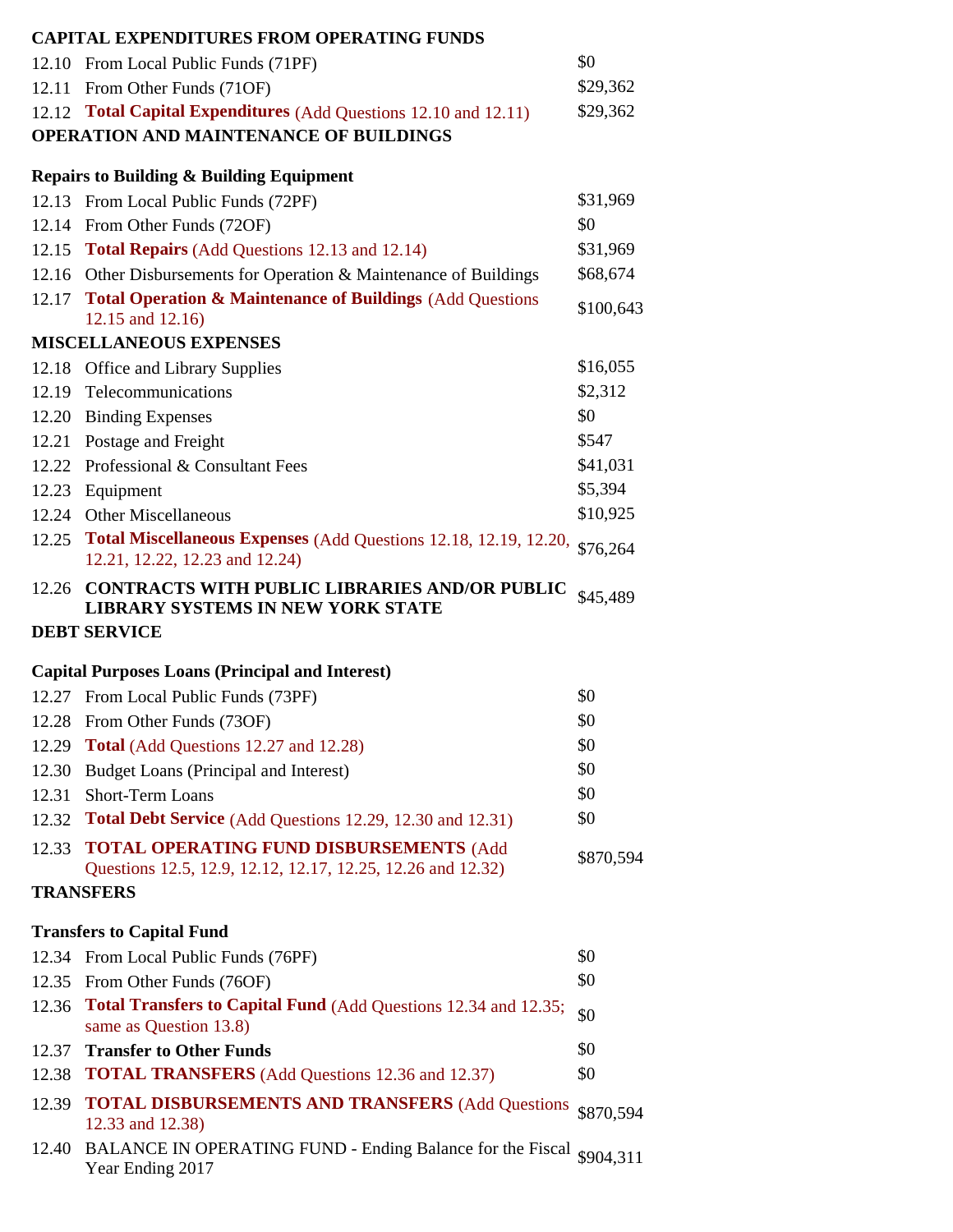|                     | 12.41 GRAND TOTAL DISBURSEMENTS, TRANSFERS &<br><b>BALANCE</b> (Add Questions 12.39 and 12.40; same as Question<br>11.26)                                                                                                                   | \$1,774,905                    |
|---------------------|---------------------------------------------------------------------------------------------------------------------------------------------------------------------------------------------------------------------------------------------|--------------------------------|
|                     | <b>ASSURANCE</b>                                                                                                                                                                                                                            |                                |
|                     | 12.42 The Library operated in accordance with all provisions of Education<br>Law and the Regulations of the Commissioner, and assures that the<br>"Annual Report" was reviewed and accepted by the Library Board<br>on (date - mm/dd/yyyy). | 4/9/2018                       |
|                     | <b>FISCAL AUDIT</b>                                                                                                                                                                                                                         |                                |
|                     | 12.43 Last audit performed (mm/dd/yyyy)                                                                                                                                                                                                     | 7/1/2017                       |
|                     | 12.44 Time period covered by this audit $\frac{\text{mm}}{\text{dd}}\text{yyyy} - \frac{\text{mm}}{\text{dd}}\text{yyyy}$                                                                                                                   | 7/1/2016-6/30/2017             |
|                     | 12.45 Indicate type of audit (select one):                                                                                                                                                                                                  | <b>Private Accounting Firm</b> |
| <b>CAPITAL FUND</b> |                                                                                                                                                                                                                                             |                                |
|                     | 12.46 Does the library have a Capital Fund? Enter Y for Yes, N for No. If $_{\rm V}$<br>No, stop here. If Yes, complete the Capital Fund Report.                                                                                            |                                |

## **13. CAPITAL FUND RECEIPTS**

Report financial data based on the fiscal year reported in Part 1. *ROUND TO THE NEAREST DOLLAR.* Please click here to read general instructions before completing this section.

### **REVENUES FROM LOCAL SOURCES**

| 13.1  | <b>Revenues from Local Government Sources</b>                                                                                                                 | \$0      |
|-------|---------------------------------------------------------------------------------------------------------------------------------------------------------------|----------|
| 13.2  | All Other Revenues from Local Sources                                                                                                                         | \$0      |
| 13.3  | <b>Total Revenues from Local Sources (Add Questions 13.1 and</b><br>13.2)                                                                                     | \$0      |
|       | <b>STATE AID FOR CAPITAL PROJECTS</b>                                                                                                                         |          |
| 13.4  | <b>State Aid Received for Construction</b>                                                                                                                    | \$0      |
| 13.5  | Other State Aid                                                                                                                                               | \$0      |
| 13.6  | <b>Total State Aid</b> (Add Questions 13.4 and 13.5)                                                                                                          | \$0      |
|       | FEDERAL AID FOR CAPITAL PROJECTS                                                                                                                              |          |
| 13.7  | <b>TOTAL FEDERAL AID</b>                                                                                                                                      | \$0      |
|       | <b>INTERFUND REVENUE</b>                                                                                                                                      |          |
| 13.8  | Transfer from Operating Fund (Same as Question 12.36)                                                                                                         | \$0      |
| 13.9  | <b>TOTAL REVENUES</b> (Add Questions 13.3, 13.6, 13.7 and 13.8)                                                                                               | \$0      |
| 13.10 | <b>NON-REVENUE RECEIPTS</b>                                                                                                                                   | \$0      |
| 13.11 | <b>TOTAL CASH RECEIPTS</b> (Add Questions 13.9 and 13.10)                                                                                                     | \$0      |
|       | 13.12 BALANCE IN CAPITAL FUND - Beginning Balance for Fiscal<br>Year Ending 2017 (Same as Question 14.11 of previous year, if<br>fiscal year has not changed) | \$19,159 |
| 13.13 | <b>TOTAL CASH RECEIPTS AND BALANCE (Add Questions</b><br>13.11 and 13.12; same as Question 14.12)                                                             | \$19,159 |

### **14. CAPITAL FUND DISBURSEMENTS**

**Report financial data based on the fiscal reporting year reported in Part 1. ROUND TO THE NEAREST DOLLAR. Please click here to read general instructions before completing this section.**

### **PROJECT EXPENDITURES**

| 14.1 Construction            | \$0 |
|------------------------------|-----|
| 14.2 Incidental Construction | \$0 |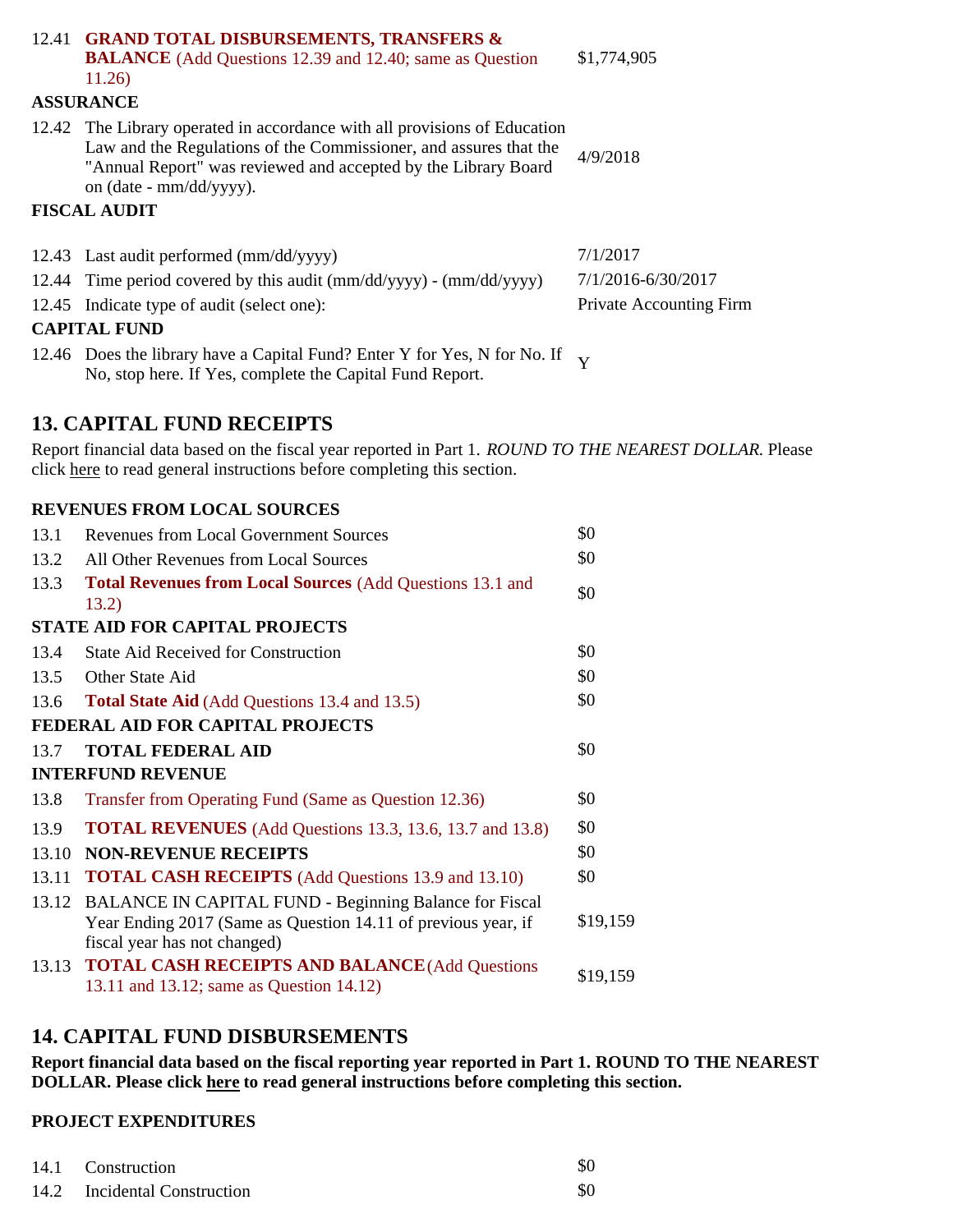#### **Other Disbursements**

| 14.3  | Purchase of Buildings                                                                                  | \$0      |
|-------|--------------------------------------------------------------------------------------------------------|----------|
| 14.4  | Interest                                                                                               | \$0      |
| 14.5  | <b>Collection Expenditures</b>                                                                         | \$0      |
| 14.6  | Total Other Disbursements (Add Questions 14.3, 14.4 and 14.5)                                          | \$0      |
| 14.7  | <b>TOTAL PROJECT EXPENDITURES</b> (Add Questions 14.1, 14.2)<br>and 14.6)                              | \$0      |
| 14.8  | <b>TRANSFER TO OPERATING FUND (Same as Question 11.22)</b>                                             | \$0      |
| 14.9  | <b>NON-PROJECT EXPENDITURES</b>                                                                        | \$0      |
| 14.10 | TOTAL CASH DISBURSEMENTS AND TRANSFERS (Add<br>Questions 14.7, 14.8 and 14.9)                          | \$0      |
| 14.11 | <b>BALANCE IN CAPITAL FUND - Ending Balance for the Fiscal</b><br>Year Ending 2017                     | \$19,159 |
| 14.12 | <b>TOTAL CASH DISBURSEMENTS AND BALANCE (Add</b><br>Questions 14.10 and 14.11; same as Question 13.13) | \$19,159 |

## **15. CENTRAL LIBRARIES**

PART 15 EXISTS FOR THE CENTRAL/CO-CENTRAL LIBRARIES ONLY. PLEASE PROCEED TO SECTION 16. FEDERAL TOTALS AND CONTINUE ON WITH YOUR SURVEY

### **16. FEDERAL TOTALS**

All questions in Part 16 are calculated, locked fields.

*Note:* See instructions for definitions and calculations of each of these Federal Totals.

| 16.1  | <b>Total ALA-MLS</b>                                                                | 4.03      |
|-------|-------------------------------------------------------------------------------------|-----------|
| 16.2  | <b>Total Librarians</b>                                                             | 4.91      |
| 16.3  | All Other Paid Staff                                                                | 7.44      |
| 16.4  | <b>Total Paid Employees</b>                                                         | 12.35     |
| 16.5  | <b>State Government Revenue</b>                                                     | \$14,046  |
| 16.6  | <b>Federal Government Revenue</b>                                                   | \$0       |
| 16.7  | <b>Other Operating Revenue</b>                                                      | \$74,477  |
| 16.8  | <b>Total Operating Revenue</b>                                                      | \$920,595 |
| 16.9  | <b>Other Operating Expenditures</b>                                                 | \$222,396 |
| 16.10 | <b>Total Operating Expenditures</b>                                                 | \$841,232 |
| 16.11 | <b>Total Capital Expenditures</b>                                                   | \$29,362  |
| 16.12 | <b>Print Materials</b>                                                              | 72,124    |
| 16.13 | <b>Total Registered Borrowers</b>                                                   | 5,416     |
|       | 16.14 Other Capital Revenue and Receipts                                            | \$0       |
|       | 16.15 Number of internet computers used by general public                           | 7         |
|       | 16.16 Total Uses (sessions) of Public Internet Computers Per Year                   | 5,746     |
| 16.17 | <b>Total Wireless Sessions Provided by the Library Wireless Service</b><br>Per Year | 11,424    |

### **17. FOR NEW YORK STATE LIBRARY USE ONLY**

| 17.1 | LIB ID                              | 8800661650 |
|------|-------------------------------------|------------|
|      | 17.2 Interlibrary Relationship Code | MЕ         |
|      | 17.3 Legal Basis Code               | NP         |
|      | 17.4 Administrative Structure Code  | SO         |
|      | 17.5 FSCS Public Library Definition |            |